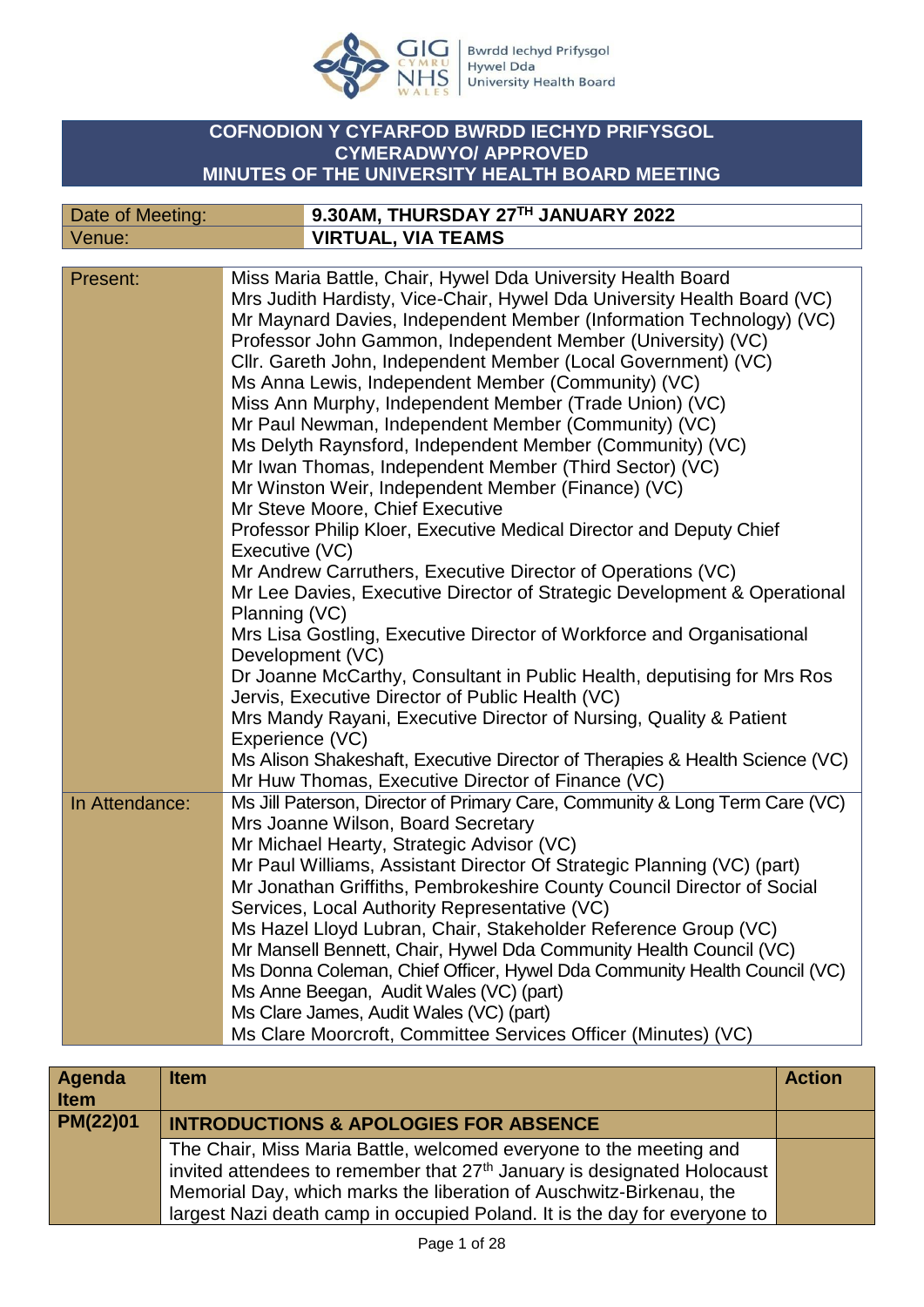| remember the six million Jewish people murdered in the Holocaust, and<br>the millions of people killed under Nazi persecution, and in genocides<br>which followed, in Cambodia, Rwanda, Bosnia, and Darfur. Holocaust<br>Memorial Day is an opportunity for us to reflect on those whose lives<br>were changed beyond recognition, and to challenge prejudice,<br>discrimination and hatred in our own society today. Holocaust Memorial<br>Day reminds us that we all have a role to play in ensuring that we learn<br>the lessons of the past, to create a safer, better future. |  |
|------------------------------------------------------------------------------------------------------------------------------------------------------------------------------------------------------------------------------------------------------------------------------------------------------------------------------------------------------------------------------------------------------------------------------------------------------------------------------------------------------------------------------------------------------------------------------------|--|
| Apologies for absence were received from:<br>Mrs Ros Jervis, Executive Director of Public Health<br>Dr Hashim Samir, Vice Chair of Black, Asian and Minority Ethnic<br>$\bullet$<br>(BAME) Board Advisory Group                                                                                                                                                                                                                                                                                                                                                                    |  |

**PM(22)02** DECLARATION OF INTERESTS No declarations of interest were made.

| <b>PM(22)03</b> | MINUTES OF THE PUBLIC MEETING HELD ON 25TH NOVEMBER<br>2021        |  |
|-----------------|--------------------------------------------------------------------|--|
|                 | RESOLVED – that the minutes of the meeting held on $25th$ November |  |
|                 | 2021 be approved as a correct record.                              |  |

**PM(22)04 MATTERS ARISING & TABLE OF ACTIONS FROM THE MEETING HELD ON 25TH NOVEMBER 2021**

> An update was provided on the table of actions from the Public Board meeting held on 25<sup>th</sup> November 2021, and confirmation received that all outstanding actions had been progressed. In terms of matters arising:

> **PM(21)191 - MATTERS ARISING & TABLE OF ACTIONS FROM THE MEETING HELD ON 30TH SEPTEMBER 2021: PM(21)153** – Mrs Lisa Gostling reported that she had met with representatives from Health Education and Improvement Wales (HEIW) on 26<sup>th</sup> January 2022 and that a follow-up meeting is scheduled for  $4<sup>th</sup>$  February 2022. An update would, therefore, be provided as planned to the People, Organisational Development & Culture Committee (PODCC) meeting on 15<sup>th</sup> February 2022.

> **PM(21)191 - MATTERS ARISING & TABLE OF ACTIONS FROM THE MEETING HELD ON 30TH SEPTEMBER 2021: PM(21)160** – Miss Battle requested an update on plans to schedule a workshop on Social Care. Mr Steve Moore advised that a planning meeting has been arranged on 10<sup>th</sup> February 2022 between himself, the Director of Primary Care, Community & Long Term Care and other stakeholders. Due to the commitments of those likely to be involved, it is anticipated that the workshop itself will not be scheduled until the end of March or beginning of April 2022.

**PM(21)200** – Miss Battle requested updates on the two actions under this reference: engagement with traditionally 'hard to reach' groups and provision of detail regarding composition of the public panels. Mr Lee Davies stated that draft plans around engagement with 'hard to reach' groups are being developed, which will be presented to the next Board meeting. In regards to the public panels, this had been discussed at the **LD**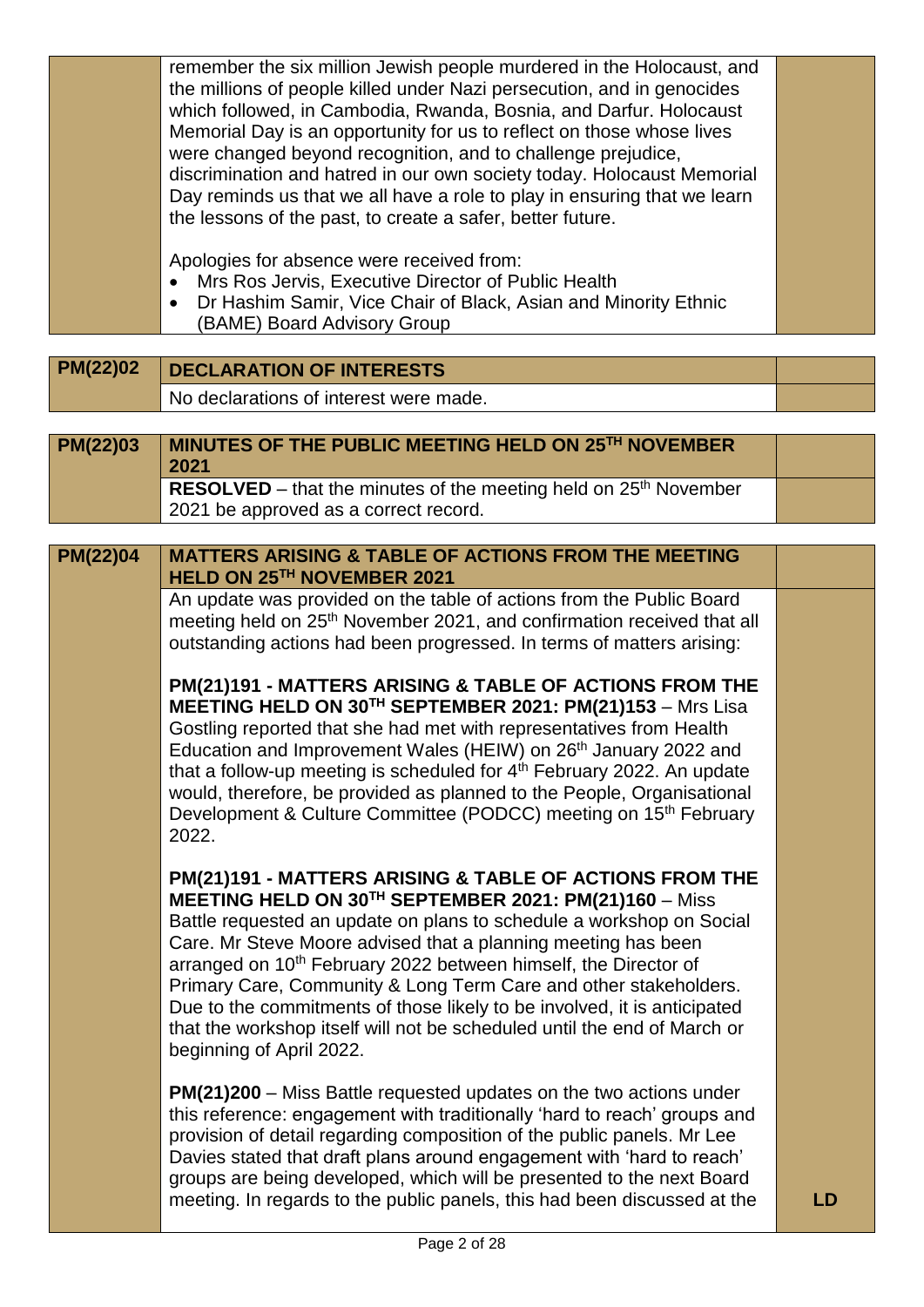|                 | Executive Team meeting on 26 <sup>th</sup> January 2022 and the outcome will<br>also be presented at a future Board, the March 2022 meeting if possible.                                                                                                                                                                                                                                                                                                                                                                                                                                                                                                                                                                                                                                                                                                                                                                                                                                                                                                                                                                                                                                                                                                                                                                                                                                                                                                                                                                                                                                                                                                                             | LD           |
|-----------------|--------------------------------------------------------------------------------------------------------------------------------------------------------------------------------------------------------------------------------------------------------------------------------------------------------------------------------------------------------------------------------------------------------------------------------------------------------------------------------------------------------------------------------------------------------------------------------------------------------------------------------------------------------------------------------------------------------------------------------------------------------------------------------------------------------------------------------------------------------------------------------------------------------------------------------------------------------------------------------------------------------------------------------------------------------------------------------------------------------------------------------------------------------------------------------------------------------------------------------------------------------------------------------------------------------------------------------------------------------------------------------------------------------------------------------------------------------------------------------------------------------------------------------------------------------------------------------------------------------------------------------------------------------------------------------------|--------------|
|                 | $PM(21)211 - in$ response to a request for an update on Endoscopy<br>provision, Mr Andrew Carruthers advised that a possible regional<br>approach to this issue had been discussed with Swansea Bay UHB<br>(SBUHB) earlier in the month. A workshop to further explore this is<br>planned for February/March 2022, with the support of the ARCH (A<br>Regional Collaboration for Health) team. It is hoped that proposals will<br>emanate from this workshop. It was agreed that consideration should be                                                                                                                                                                                                                                                                                                                                                                                                                                                                                                                                                                                                                                                                                                                                                                                                                                                                                                                                                                                                                                                                                                                                                                             |              |
|                 | given to the most appropriate forum for discussion of proposals in<br>relation to Endoscopy provision.                                                                                                                                                                                                                                                                                                                                                                                                                                                                                                                                                                                                                                                                                                                                                                                                                                                                                                                                                                                                                                                                                                                                                                                                                                                                                                                                                                                                                                                                                                                                                                               | <b>JW/AC</b> |
|                 |                                                                                                                                                                                                                                                                                                                                                                                                                                                                                                                                                                                                                                                                                                                                                                                                                                                                                                                                                                                                                                                                                                                                                                                                                                                                                                                                                                                                                                                                                                                                                                                                                                                                                      |              |
| <b>PM(22)05</b> | <b>REPORT OF THE CHAIR</b><br>Miss Battle presented her report on relevant matters undertaken as                                                                                                                                                                                                                                                                                                                                                                                                                                                                                                                                                                                                                                                                                                                                                                                                                                                                                                                                                                                                                                                                                                                                                                                                                                                                                                                                                                                                                                                                                                                                                                                     |              |
|                 | Chair since the previous Board meeting, adding that she and the Chief<br>Executive had visited the new Special Care Baby Unit (SCBU) at<br>Glangwili General Hospital, which had officially opened on 25 <sup>th</sup> January<br>2022. Whilst the care provided in the previous SCBU had been<br>wonderful, the environment itself had not been fit for purpose.<br>Development of this new facility emphasises the importance of<br>progressing the Programme Business Case for the Health & Care<br>Strategy being discussed later on the agenda, with its associated<br>ambition to bring all HDdUHB sites up to standard. Returning to her<br>report, Miss Battle highlighted in particular the UHB's quest to obtain the<br>views of children and young people on the care they have received.<br>Also, the ongoing work around culture, which is so crucial. Referencing<br>the successes outlined within the report, Miss Battle drew Members'<br>attention to the Nutrition and Dietetics team from Pembrokeshire, named<br>top screener in Wales by the British Association for Parenteral and<br>Enteral Nutrition. Members also heard that the Frailty Unit (Ward 12) at<br>Withybush General Hospital has won a silver award in the category of<br>Most Innovative use of Reminiscence Interactive Therapy Activities<br>(RITA) at the inaugural RITA Awards 2021. In addition to these, a wide<br>range of individuals and teams have been nominated for the Employee<br>or Team of the Month award. Finally, Miss Battle was delighted to<br>confirm that Mr Maynard Davies, Miss Ann Murphy and Ms Anna Lewis<br>have been reappointed as Independent Board Members. |              |
|                 | Ms Delyth Raynsford requested clarification regarding the request for<br>feedback from children and young people, noting reference to 'other<br>services' and enquiring whether this includes Primary Care, community<br>services such as Community Paediatrics, and Mental Health. Mr<br>Carruthers explained that this exercise had originally targeted inpatient<br>ward areas and had since been expanded to Accident & Emergency<br>(A&E) and Paediatric Ambulatory Care. The service areas mentioned by<br>Ms Raynsford have not been specifically targeted; however feedback<br>from all services is welcomed, and this can be addressed. It was agreed<br>that Mr Carruthers would liaise with Ms Raynsford regarding collection of<br>feedback from children and young people using these service areas.                                                                                                                                                                                                                                                                                                                                                                                                                                                                                                                                                                                                                                                                                                                                                                                                                                                                    | <b>AC</b>    |
|                 | Professor John Gammon wished to acknowledge in particular the work<br>in relation to cultural change and the ambition of the UHB in this regard<br>and requested an overview. Mrs Gostling advised that part of this work<br>was the introduction of Relationship Managers, who are engaging with                                                                                                                                                                                                                                                                                                                                                                                                                                                                                                                                                                                                                                                                                                                                                                                                                                                                                                                                                                                                                                                                                                                                                                                                                                                                                                                                                                                    |              |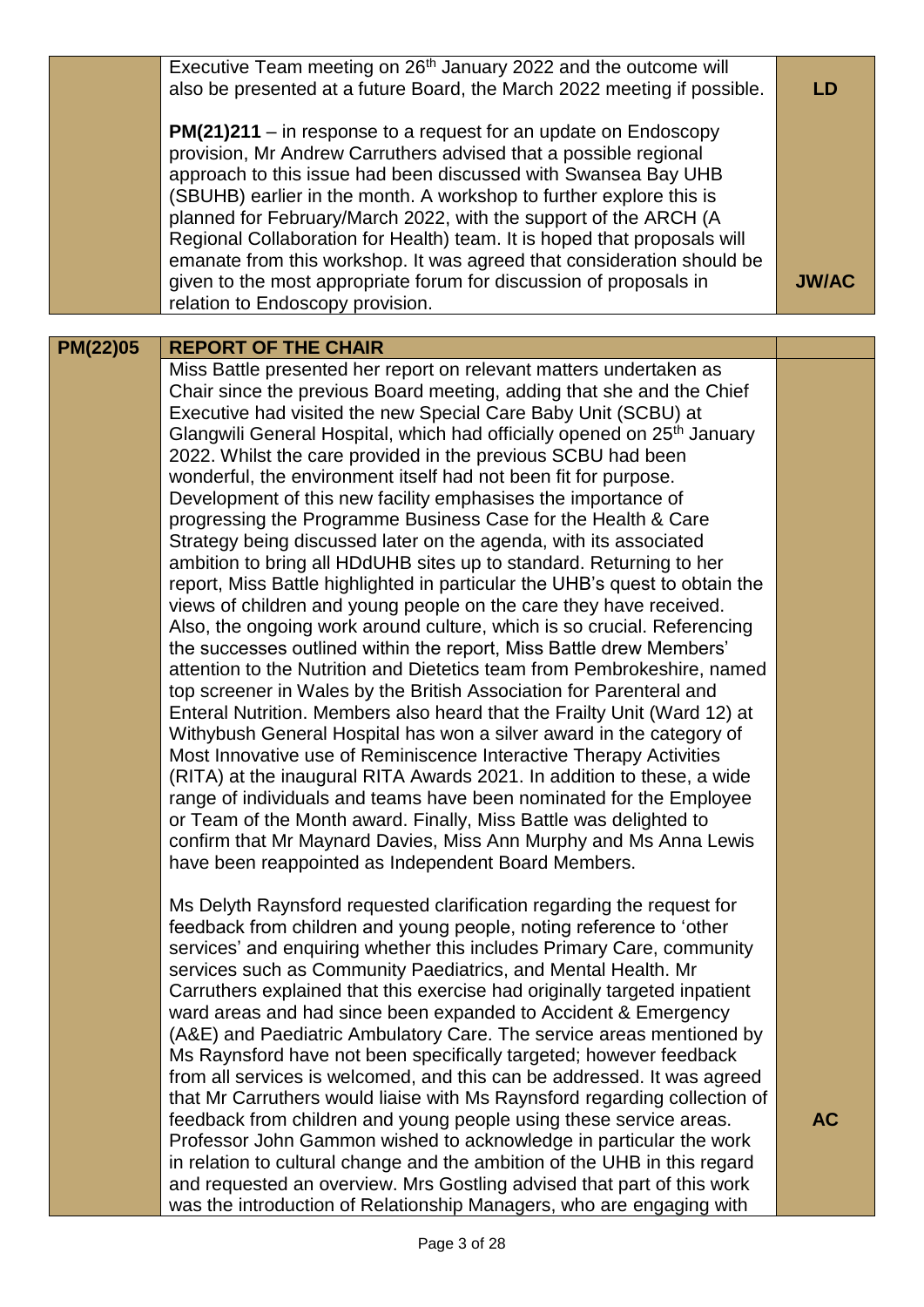|                 | and supporting Directorates, in addition to introducing 'People and<br>Culture' Plans. A comprehensive suite of leadership programmes is also          |  |
|-----------------|--------------------------------------------------------------------------------------------------------------------------------------------------------|--|
|                 | in place and a monthly staff survey has been introduced, which aspires                                                                                 |  |
|                 | to offer every member of staff the opportunity to feed back their views.                                                                               |  |
|                 | Miss Battle welcomed this work, suggesting that 'innovative' was an                                                                                    |  |
|                 | inadequate description of the excellent plans being put in place.                                                                                      |  |
|                 | The Board SUPPORTED the work engaged in by the Chair since the                                                                                         |  |
|                 | previous meeting and <b>NOTED</b> the topical areas of interest.                                                                                       |  |
| <b>PM(22)06</b> | <b>REPORT OF THE CHIEF EXECUTIVE</b>                                                                                                                   |  |
|                 | Mr Moore added his congratulations to the Independent Board Members                                                                                    |  |
|                 | who had been reappointed, and presented his report on relevant matters                                                                                 |  |
|                 | undertaken as Chief Executive of HDdUHB since the previous meeting.                                                                                    |  |
|                 | The Joint Executive Team meeting on 1 <sup>st</sup> December 2021 had offered a                                                                        |  |
|                 | valuable opportunity to update Welsh Government representatives on                                                                                     |  |
|                 | HDdUHB's position and plans; and it was recognised that HDdUHB                                                                                         |  |
|                 | consistently seeks to apply innovative and novel approaches to the<br>challenges being faced. Welsh Government had expressed a particular              |  |
|                 | interest in HDdUHB's work in relation to the Single Point of Contact and                                                                               |  |
|                 | Bridging Service, and the Social Model for Health. Mr Moore drew                                                                                       |  |
|                 | Members' attention to the Regional Clinical Services narrative                                                                                         |  |
|                 | developed by HDdUHB, SBUHB and Swansea University (as part of                                                                                          |  |
|                 | ARCH). This sets out a joint ambition and set of principles to underpin                                                                                |  |
|                 | collaborative work going forward, and will be included in the UHB's                                                                                    |  |
|                 | Integrated Medium Term Plan (IMTP). Mr Moore felt that links between                                                                                   |  |
|                 | the UHB and other partners are stronger than ever. Members were                                                                                        |  |
|                 | advised that, subsequent to submission of Mr Moore's report, a report                                                                                  |  |
|                 | had been published regarding a Healthcare Inspectorate Wales (HIW)                                                                                     |  |
|                 | Quality Check of one of the UHB's Learning Disability facilities. A<br>number of concerns had been raised within this report and an action             |  |
|                 | plan is in the process of being agreed with HIW. Associated actions will                                                                               |  |
|                 | form part of wider leadership-based work within Mental Health &                                                                                        |  |
|                 | Learning Disabilities (MHLD), with a plan to be presented to the 2 <sup>nd</sup>                                                                       |  |
|                 | February 2022 meeting of the Executive Team. In view of this, Mr Moore                                                                                 |  |
|                 | suggested that a progress report around Planning Objective 5G be                                                                                       |  |
|                 | added to the Board agenda for March 2022.                                                                                                              |  |
|                 |                                                                                                                                                        |  |
|                 | Providing additional context regarding Mr Moore's report, Mrs Mandy                                                                                    |  |
|                 | Rayani advised that, whilst the HIW report had identified a number of                                                                                  |  |
|                 | areas requiring improvement, it should be noted that the relevant unit is<br>currently closed. The patients being cared for in the unit at the time of |  |
|                 | the check already had 'move on' plans in place, with two since                                                                                         |  |
|                 | discharged and one under the care of another unit in HDdUHB. Estates                                                                                   |  |
|                 | work is already underway and the UHB's improvement plan will be sent                                                                                   |  |
|                 | to HIW next week. The organisation will be considering in detail the                                                                                   |  |
|                 | systemic issues and the Corporate Quality Assurance team has                                                                                           |  |
|                 | undertaken unannounced visits to the LIHR's other two LD units. These                                                                                  |  |

ed visits to the UHB´s other two had found the staff there to be caring, kind, compassionate and welltrained. Where there are training needs, there are plans for the requisite training to be undertaken. Most importantly, there were clear schedules of activities for patients which were being actively pursued. Whilst appreciating that the specifics within HIW's report will have caused concern for anyone with relatives in any of the UHB's LD units, Mrs Rayani emphasised that the organisation has rapidly implemented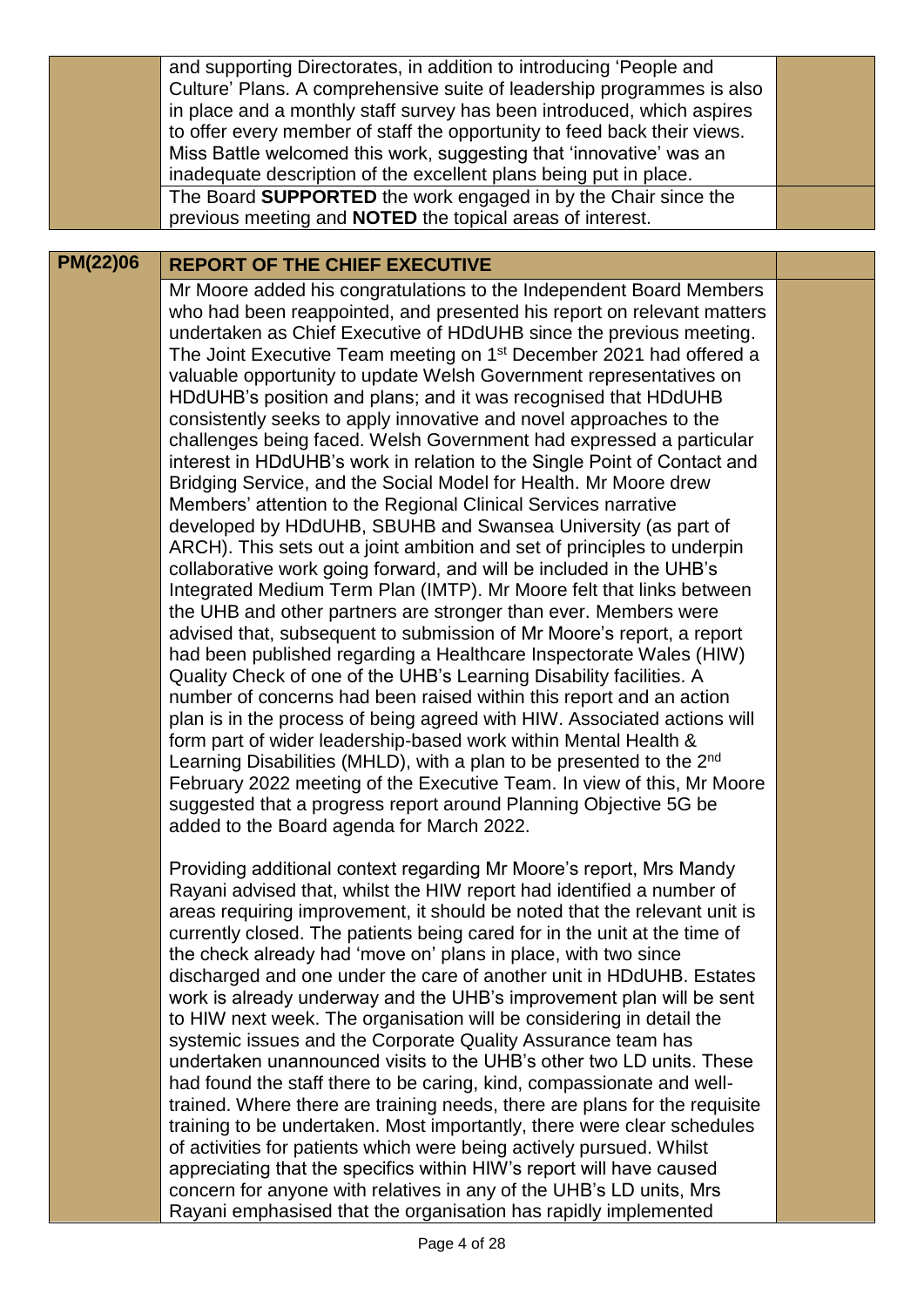actions to address its findings. Miss Battle and other Members welcomed both the preparation of an action plan and the suggestion of a wider review.

Referencing the ARCH Delivery and Leadership Group narrative, Mr Maynard Davies reminded Members that the Strategic Development & Operational Delivery Committee (SDODC) receives regular reports from ARCH. He suggested, however, that there should be mention within the document of timeliness/equity of care. Mr Moore acknowledged that this commitment was not explicit within the narrative and that this suggestion should be fed back; with Mr Lee Davies agreeing (within the online Chat) that this could be addressed, in discussion with partners. Returning to the topic of MHLD, Mr Carruthers wished to add that good progress has been made since the autumn on development of the MHLD Strategy, including outreach service models. Mr Carruthers would welcome the opportunity to update on this at the next Board meeting. A review of activities undertaken as part of Transforming Mental Health (TMH) is underway, with a meeting scheduled for 1<sup>st</sup> February 2022 and a workshop on 15<sup>th</sup> March 2022, and Mr Carruthers anticipated the reestablishment of the TMH Programme Board. Mrs Judith Hardisty, Chair of the Mental Health Legislation Committee (MHLC) observed that the HIW report refers to compliance with the Mental Health Act. Members were assured that this aspect of the report would be discussed at the next MHLC meeting on 1<sup>st</sup> March 2022.

**SM/LD**

**AC**

**SM/AC**

**SM/MR**

Cllr. Gareth John enquired whether the proposed MHLD report will include information around the work undertaken by Local Authority partners in social care. Mr Moore stated that he can discuss this with Mr Carruthers; however, was envisioning a report focused on UHB actions. It was agreed that the report would include input around partnership working in this area. Whilst welcoming the additional context and followup provided by Mrs Rayani, Mr Paul Newman requested that the wider MHLD report to the next Board include an explanation of how the situation highlighted in the HIW report had arisen and had not been previously identified by the UHB's internal governance and quality assurance mechanisms. Mr Moore committed, with Mrs Rayani, to follow this up. In the interim, Mrs Rayani advised Members that she and Mr Carruthers are reviewing the operational governance arrangements across the organisation, emphasising that the organisation should not experience 'surprises' such as this from external inspectorate bodies. Members noted that both the action plan relating to the HIW report and a report around the wider operational governance arrangements would be considered by QSEC.

Mr Iwan Thomas noted and welcomed earlier comments with regard to strategic partnerships. Whilst recognising that the Capital Estates and IM&T Sub-Committee will consider capital schemes in detail, Mr Iwan Thomas requested that the procurement of buildings for flagship projects such as the Carmarthen Hwb be discussed at a future meeting, particularly in terms of liaison with Local Authority partners. Mr Iwan Thomas described concerns among local voluntary sector organisations around indicated timescales to repurpose the proposed Carmarthen Hwb building in particular, and encouraged the parties involved to explore means by which these might be fast-tracked. Mr Moore agreed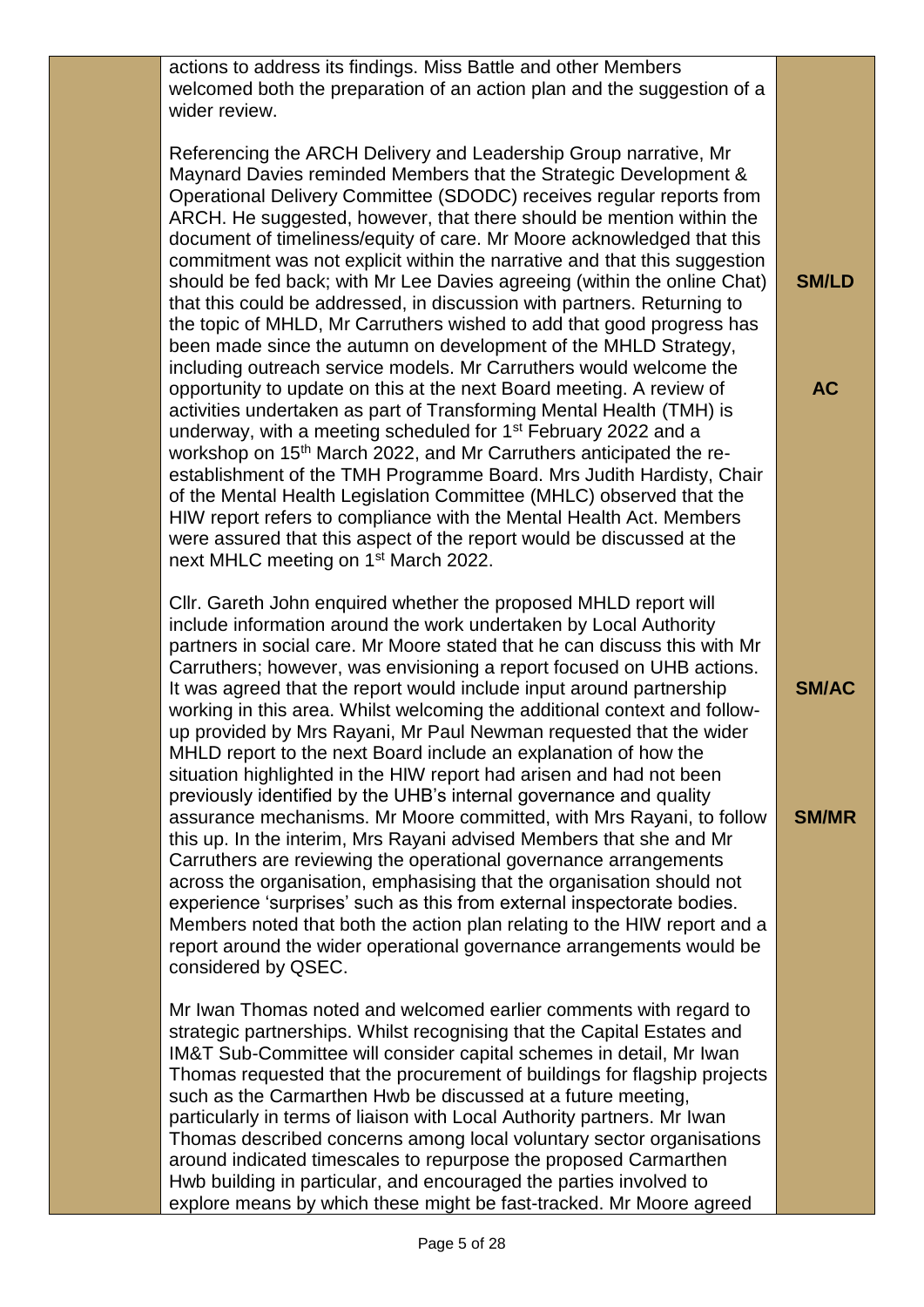|                 | that it would be helpful to put into the public domain a high-level                                                                                       | <b>LD</b> |
|-----------------|-----------------------------------------------------------------------------------------------------------------------------------------------------------|-----------|
|                 | document around timescales. With regard to the specific building                                                                                          |           |
|                 | mentioned, Mr Moore understood that there was a significant amount of                                                                                     |           |
|                 | work required to bring it up to the required standard.                                                                                                    |           |
|                 | The Board:                                                                                                                                                |           |
|                 | <b>ENDORSED</b> the Register of Sealings since the previous report on                                                                                     |           |
|                 | 25th November 2021;                                                                                                                                       |           |
|                 | NOTED the status report for Consultation Documents received/<br>$\bullet$                                                                                 |           |
|                 | responded to;                                                                                                                                             |           |
|                 | <b>NOTED</b> the update from the Joint Executive Team meeting held on<br>$\bullet$                                                                        |           |
|                 | 1 <sup>st</sup> December 2021; and                                                                                                                        |           |
|                 | <b>AGREED</b> to the Regional Clinical Services narrative developed by<br>$\bullet$                                                                       |           |
|                 | the UHB, Swansea Bay UHB and Swansea University (as part of                                                                                               |           |
|                 | ARCH).                                                                                                                                                    |           |
|                 |                                                                                                                                                           |           |
| <b>PM(22)07</b> | <b>REPORT OF THE AUDIT &amp; RISK ASSURANCE COMMITTEE</b>                                                                                                 |           |
|                 | Mr Newman, Audit & Risk Assurance Committee (ARAC) Chair,                                                                                                 |           |
|                 | presented the ARAC update report, highlighting the various key risks,                                                                                     |           |
|                 | issues and matters of concern identified therein. Mr Newman explained                                                                                     |           |
|                 | that, with regard to the latter, the Committee's only concern was around                                                                                  |           |
|                 | gaining assurance that governance arrangements in the (relatively new)                                                                                    |           |
|                 | Therapies Directorate were appropriately embedded.                                                                                                        |           |
|                 | The Board NOTED the ARAC update report and ACKNOWLEDGED the                                                                                               |           |
|                 | key risks, issues and matters of concern, together with actions being                                                                                     |           |
|                 | taken to address these.                                                                                                                                   |           |
|                 |                                                                                                                                                           |           |
|                 |                                                                                                                                                           |           |
| <b>PM(22)08</b> | <b>AUDIT WALES ANNUAL AUDIT REPORT 2021 AND STRUCTURED</b>                                                                                                |           |
|                 | <b>ASSESSMENT 2021</b>                                                                                                                                    |           |
|                 | Ms Clare James and Ms Anne Beegan joined the Board meeting.                                                                                               |           |
|                 |                                                                                                                                                           |           |
|                 | Miss Battle welcomed Ms Clare James and Ms Anne Beegan from Audit                                                                                         |           |
|                 | Wales, noting that technical difficulties were preventing Ms Beegan from                                                                                  |           |
|                 | presenting. Ms Clare James introduced the Audit Wales Annual Audit                                                                                        |           |
|                 | Report and Structured Assessment 2021 reports; the first of which                                                                                         |           |
|                 | summarises Audit Wales' work within HDdUHB during the year. As                                                                                            |           |
|                 | Members will know, this focuses on the reporting and auditing of the                                                                                      |           |
|                 | UHB's financial statements and efficient use of resources. Audit Wales                                                                                    |           |
|                 | has continued to apply a flexible approach, to reflect the constraints                                                                                    |           |
|                 | caused by the COVID-19 pandemic, whilst maintaining necessary levels                                                                                      |           |
|                 | of scrutiny. In terms of financial audit, the UHB has fairly and truthfully<br>set out its finances, with Audit Wales identifying no significant concerns |           |
|                 | or material weaknesses in the UHB's internal controls. It had been                                                                                        |           |
|                 | necessary to qualify the UHB's regularity expenditure because the                                                                                         |           |
|                 | organisation breached its expenditure limit for the year; however, in                                                                                     |           |
|                 | terms of financial stewardship, Audit Wales' findings are positive.                                                                                       |           |
|                 | Performance audit work focuses on use of resources, and this had                                                                                          |           |
|                 | increasingly centred on the UHB's and the wider NHS response to                                                                                           |           |
|                 | COVID-19, together with local governance arrangements. The                                                                                                |           |
|                 | Structured Assessment had produced positive messages, with a                                                                                              |           |
|                 | recognition of the innovative work being undertaken within HDdUHB,                                                                                        |           |
|                 | whilst continuing to flag the UHB's financial challenges. Ms James                                                                                        |           |
|                 | ended by thanking teams in the UHB for their cooperation.                                                                                                 |           |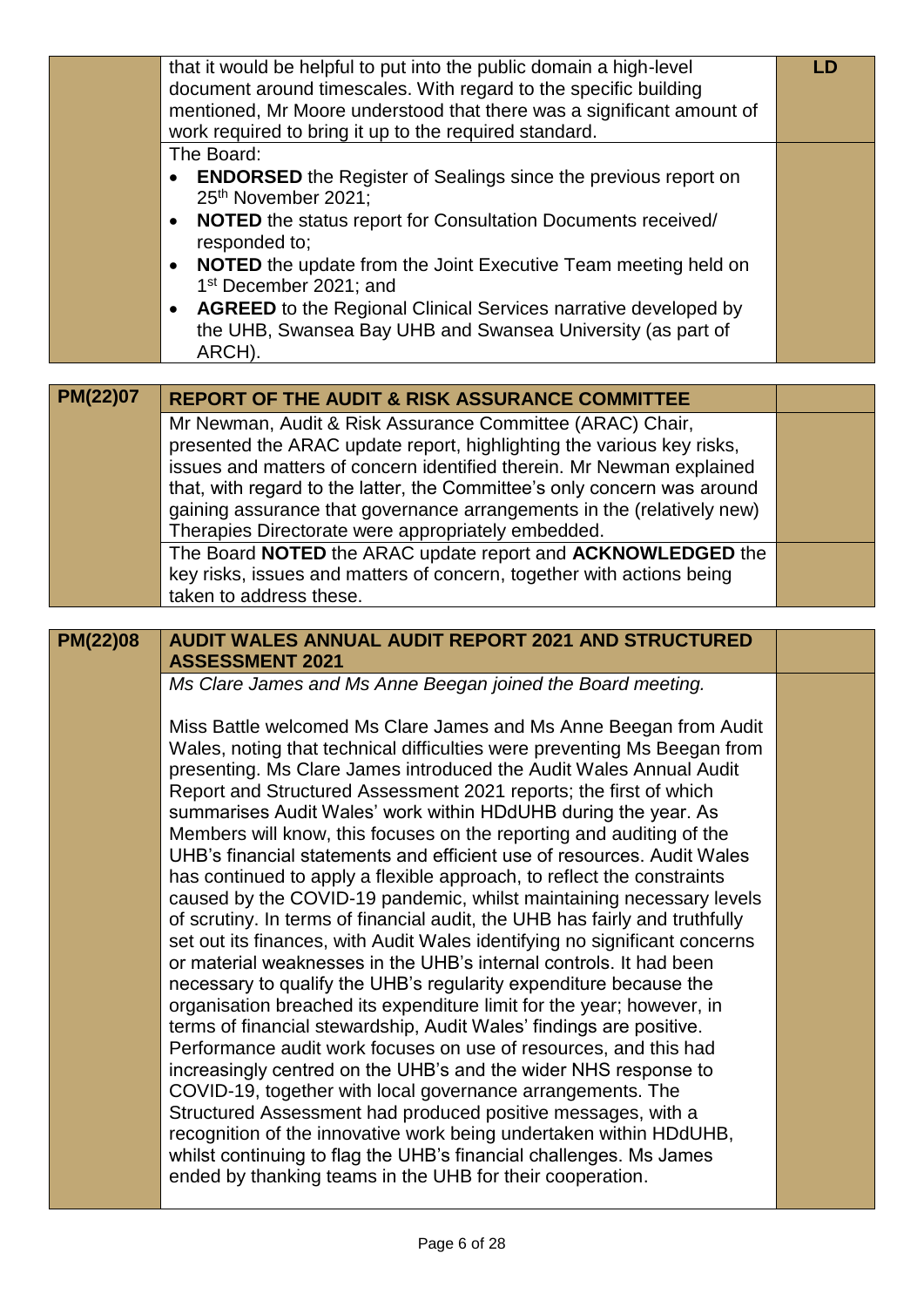Mr Moore thanked Audit Wales for their constructive approach during the past two years and welcomed the extremely positive working relationship between the UHB and Audit Wales, which provides a vital source of assurance. Mr Moore suggested that the key issues are set out within the covering SBAR, noting the need to take forward learning from the COVID-19 pandemic and progress the UHB's Health & Care Strategy. The significant challenges ahead, not least the organisation's financial recovery, were recognised. Mr Maynard Davies noted the statement within the Annual Audit Report around the need to improve the UHB's system to collect year-end annual leave balances and calculate the year-end provision, and enquired whether this had been addressed. Mrs Gostling confirmed that it had, explaining that by 1<sup>st</sup> April 2022, all directorates would be recording staff absence (including annual leave) on the Electronic Staff Record (ESR) system. This would facilitate more robust reporting and allow the organisation to identify potential issues around annual leave balances.

Mr Winston Weir thanked Audit Wales for a complimentary and fair report and highlighted in particular the comments around the UHB's efforts to maintain financial controls and manage and scrutinise its financial position. Mr Weir enquired whether there is anything additional, in the view of Audit Wales, which the organisation could or should be doing in terms of its finances. Ms James reiterated that the UHB has demonstrated sound financial stewardship. The difficulty is around longterm financial sustainability and delivering sustainable services in what is a rural area, with the region's demographics. The UHB's Health & Care Strategy aligns with and is an attempt to address these challenges. When pressed regarding whether there is more the organisation should do, Ms James suggested that this is a difficult question to answer and emphasised that the UHB has taken a positive approach towards addressing the challenges it faces. Mr Moore welcomed this query, noting that issues around delivery of services provides a fitting segue into later consideration of the Health & Care Strategy Programme Business Case. It was pleasing to note that the UHB meets requirements in terms of financial controls/stewardship; it is hoped that the equivalent need for a robust Plan can also be met. Mr Huw Thomas thanked the Audit Wales team for their ongoing support and critical challenge. In addition to the formal activity which takes place during ARAC and Board, there are equally valuable discussions outside these fora, and Mr Huw Thomas looked forward to ongoing dialogue and debate with Audit Wales around service delivery. Miss Battle agreed, adding her thanks to Audit Wales, including Ms Beegan, for providing assurance that HDdUHB is on the correct course. Audit Wales' role as a trusted and respected critical friend was welcomed.

*Ms James and Ms Beegan left the Board meeting.*

The Board:

- **SUPPORTED** the content of the Annual Audit Report 2021 and Phase 2 Structured Assessment 2021 Report; and
- **TOOK ASSURANCE** that the Structured Assessment report presents a fair and balanced view of the organisation, recognising both the positive aspects identified and those areas where further progress is required.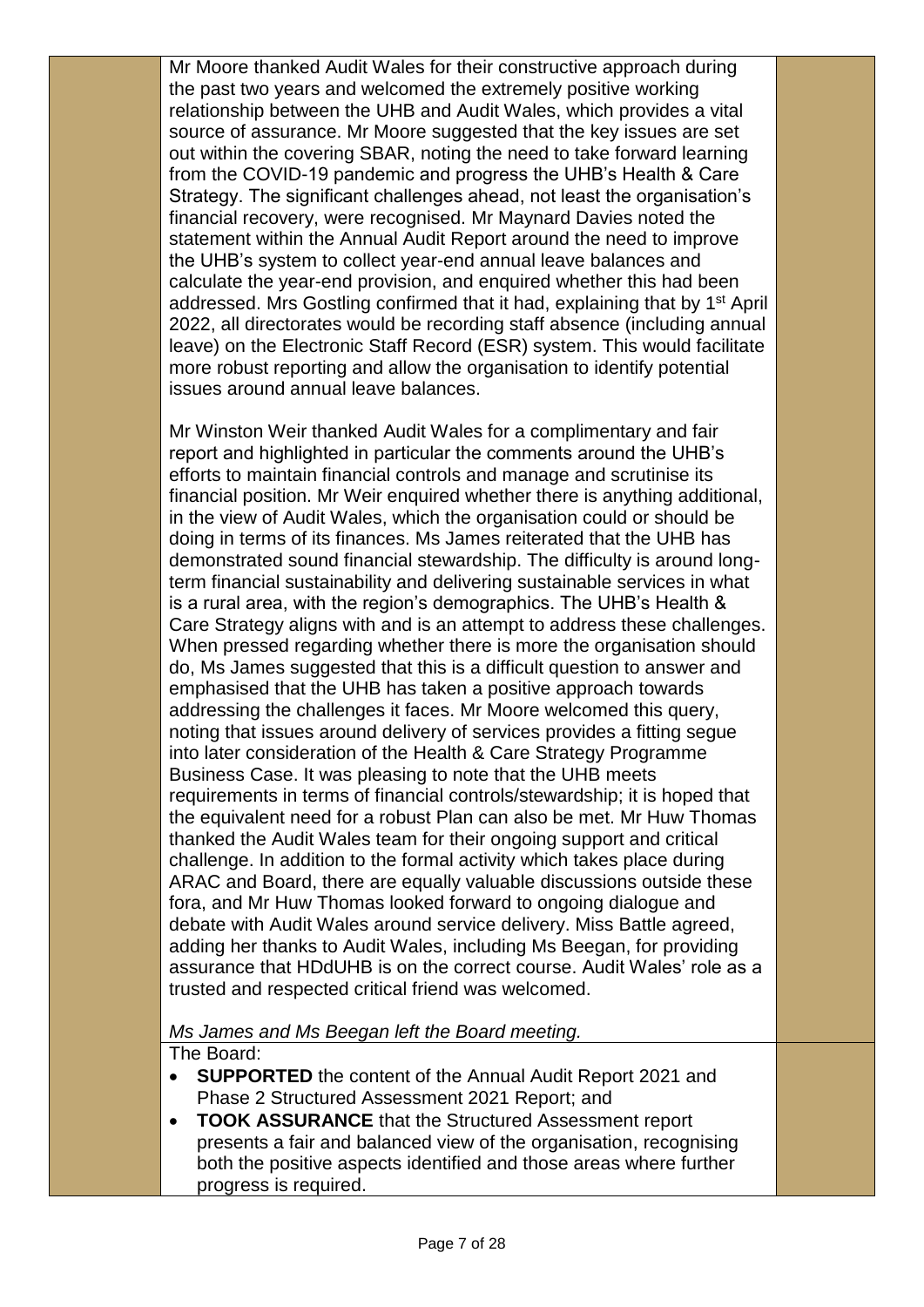| PM(22)09 | <b>REPORT OF THE QUALITY, SAFETY &amp; EXPERIENCE COMMITTEE</b>                                                                                                                                                                                                                                                                                                                                                                                                                                                                                                                                                                                                                                                                                                                                                                                                                                                                                                                                                                                                                                                                                                                                                                                                              |           |
|----------|------------------------------------------------------------------------------------------------------------------------------------------------------------------------------------------------------------------------------------------------------------------------------------------------------------------------------------------------------------------------------------------------------------------------------------------------------------------------------------------------------------------------------------------------------------------------------------------------------------------------------------------------------------------------------------------------------------------------------------------------------------------------------------------------------------------------------------------------------------------------------------------------------------------------------------------------------------------------------------------------------------------------------------------------------------------------------------------------------------------------------------------------------------------------------------------------------------------------------------------------------------------------------|-----------|
|          | Ms Anna Lewis, Quality, Safety & Experience Committee (QSEC) Chair,<br>presented the QSEC update report, noting that there has been an<br>exceptionally pressurised period since the meeting detailed in this<br>report.                                                                                                                                                                                                                                                                                                                                                                                                                                                                                                                                                                                                                                                                                                                                                                                                                                                                                                                                                                                                                                                     |           |
|          | Commending the report, Mr Michael Hearty noted reference on page 4<br>to the Strategic Safeguarding Working Group update and requested<br>further clarification around the 22 incidences of non-compliance with<br>child safeguarding procedures. Mrs Rayani advised that this specifically<br>involves capacity/activity within A&E the incidences centre on staff not<br>completing the Multi Agency Referral Form (MARF), which could<br>potentially lead to a delay in referral. The Corporate Safeguarding team<br>is working with the relevant clinical teams to ensure that MARFs are<br>completed and are exploring other mechanisms which might be put in<br>place. Mrs Rayani stated that this issue illustrates and is a symptom of<br>the pressures frontline staff are under. Miss Battle requested assurance<br>that no child had suffered harm or a delay in referral as a result of failure<br>to complete forms, and that this was simply a process issue. In<br>response, Mrs Rayani advised that there is nothing to suggest any<br>adverse consequences, it appears to be a process issue only; however,<br>the team has been requested to investigate this. A 'deep dive' report on<br>this topic will be presented to QSEC.                            | <b>MR</b> |
|          | Mr Weir welcomed the clear report, highlighting the significant demand<br>being experienced by Radiology and associated risk. Noting that there<br>are both capacity issues and recruitment challenges, Mr Weir enquired<br>as to potential assurances regarding future improvement. Ms Lewis<br>agreed that the discussions around Radiology had included challenging<br>messages; however, the Committee had taken assurance from<br>information provided by the new Head of Service, who appears to have<br>grasped the issues involved extremely quickly. In terms of the<br>recruitment position, Mrs Gostling advised that the UHB has made four<br>offers of appointment to locum radiographers. This represents a<br>significant improvement on previous reports. Mr Carruthers agreed that<br>the recently appointed Head of Service had offered a fresh approach<br>and potential new way forward. The UHB will continue to explore<br>alternative workforce models as appropriate. Mr Moore, who is national<br>Imaging Lead, reminded Members of the establishment of the Imaging<br>Academy Wales, which is soon due to produce its first graduates. Whilst<br>this should result in an improvement, there is a national/UK/global<br>shortage of radiologists. |           |
|          | Referencing the significant rise in safeguarding activity since the<br>COVID-19 pandemic noted in the report, Mrs Raynsford enquired<br>whether a similar picture is being seen in other Health Boards. Mrs<br>Rayani confirmed that this was the case, and indeed across the UK.<br>Whilst there are specific capacity issues within Hywel Dda, in terms of<br>Health Visiting, the Corporate Safeguarding team and within Local<br>Authority partners, which are exacerbating this situation, all areas are<br>seeing an increase in demand.                                                                                                                                                                                                                                                                                                                                                                                                                                                                                                                                                                                                                                                                                                                               |           |
|          | The Board NOTED the QSEC update report and ACKNOWLEDGED the<br>key risks, issues and matters of concern, together with actions being<br>taken to address these.                                                                                                                                                                                                                                                                                                                                                                                                                                                                                                                                                                                                                                                                                                                                                                                                                                                                                                                                                                                                                                                                                                              |           |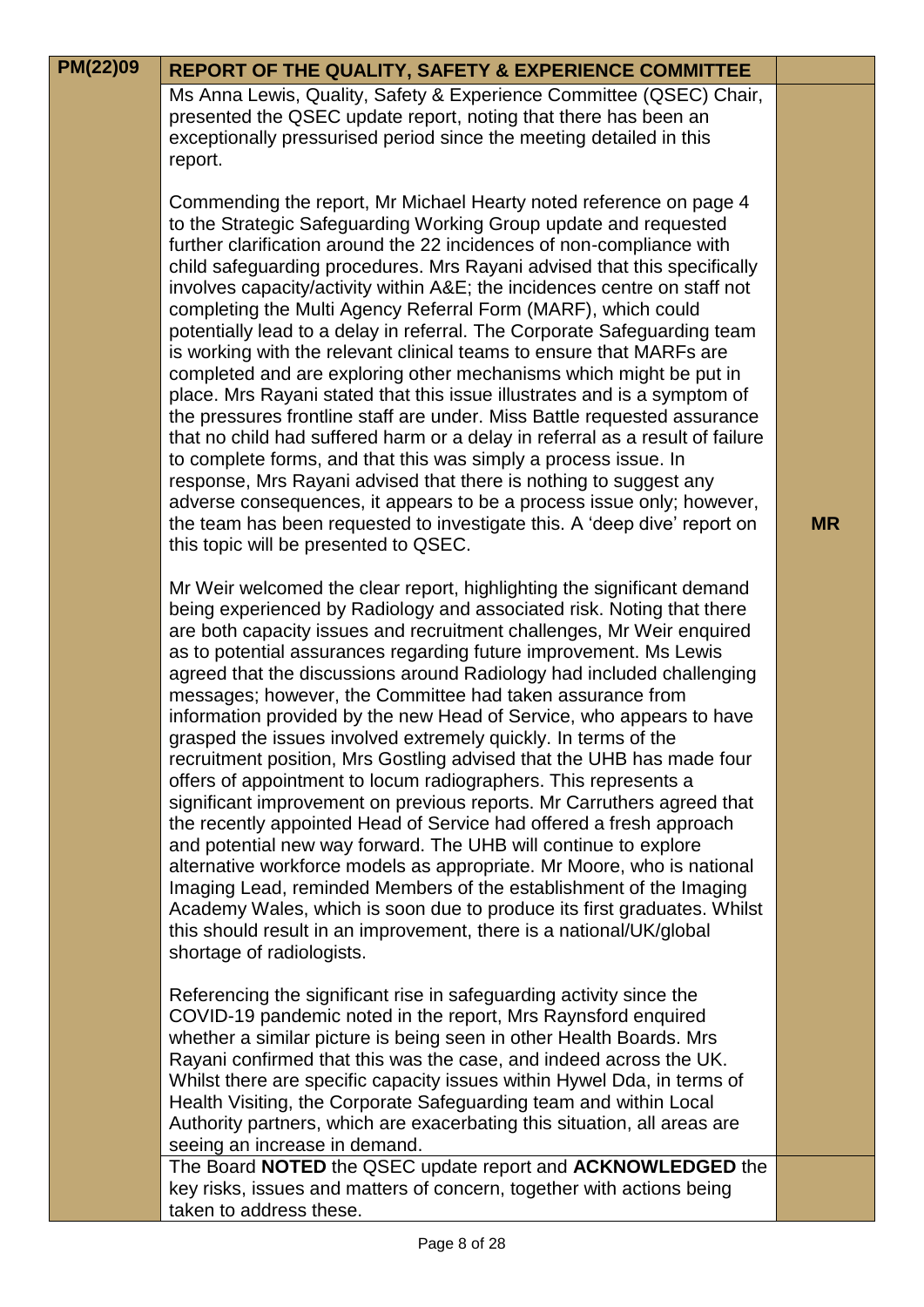| PM(22)10 | <b>WOMEN &amp; CHILDREN'S PHASE II PROJECT AND CAPITAL</b><br><b>GOVERNANCE REVIEW UPDATE</b>                                                                                                                                                                                                                                                                                                                                                                                                                                                                                                 |  |
|----------|-----------------------------------------------------------------------------------------------------------------------------------------------------------------------------------------------------------------------------------------------------------------------------------------------------------------------------------------------------------------------------------------------------------------------------------------------------------------------------------------------------------------------------------------------------------------------------------------------|--|
|          | Mr Lee Davies introduced the Women & Children's Phase II Project and<br>Capital Governance Review Update report, indicating that Members will<br>be familiar with this project and the challenges experienced. It is a large                                                                                                                                                                                                                                                                                                                                                                  |  |
|          | and complex project, upon which the COVID-19 pandemic has<br>impacted; however, there have also been contractor performance<br>issues. Mr Lee Davies was pleased to report that Section 2 of the project<br>has been completed, with patients and service users now benefitting.<br>The project in its entirety is due to complete in 2023 and progress<br>towards this will be closely monitored. The report presented reflects the<br>learning gained from this project, including audit processes, lessons                                                                                 |  |
|          | learned review and the wider Capital Governance Review exercise – the<br>findings/recommendations from which were presented to ARAC and will<br>be monitored by SDODC going forward.                                                                                                                                                                                                                                                                                                                                                                                                          |  |
|          | Whilst recognising the positive work undertaken, Professor Gammon<br>noted that both the costs and timelines associated with this project had<br>deteriorated, and requested assurances that these will not be further<br>extended. Also, assurances regarding the UHB's capacity and capability<br>to manage future schemes associated with the Health & Care Strategy<br>Programme Business Case being considered later on the agenda. Mr<br>Lee Davies responded that, due to the nature of the project and the<br>ongoing impact of the COVID-19 pandemic, it is not possible to offer an |  |
|          | absolute guarantee; however, the UHB is taking all possible steps to<br>avoid further disruption. Whilst there have been significant time delays,<br>Members were advised that the financial implications were less<br>significant than they might be, with the organisation aware of the<br>majority of the overspend at the start of the scheme. There have been<br>additional costs associated with COVID-19; the total being £600k on a<br>£3m scheme. In terms of the Programme Business Case and the                                                                                    |  |
|          | various different projects associated with this, Mr Lee Davies<br>emphasised that there will need to be a 'step-change' in terms of<br>resource. Members' attention was drawn to the list of capital projects in<br>Appendix 1, with Mr Lee Davies suggesting that the UHB's track record<br>in delivering schemes on time and within budget is strong, and that the<br>Women & Children's project represents an anomaly. Professor Gammon<br>welcomed this comprehensive response to his concerns.                                                                                           |  |
|          | Miss Battle enquired whether the environment and age of the Glangwili<br>site had created some of the issues resulting in delays with the Women<br>& Children's Phase II Project. This was confirmed, whilst it was<br>emphasised that there were also other issues which the contractor<br>should have identified at the beginning of the project. Mr Mansell                                                                                                                                                                                                                                |  |

Bennett, on behalf of the Community Health Council (CHC), requested assurances that the delays incurred had not altered the specification of the project, for example inclusion of a bereavement room. In response, Mr Lee Davies advised that he was not aware of any changes to the project specification. Miss Battle confirmed that she and Mr Moore had visited the quiet room/bereavement room in the SCBU and that this was a wonderful facility which had been subject to a great deal of input from the public and service users. Mr Carruthers and Mr Moore reported that the organisation have received positive feedback from both staff and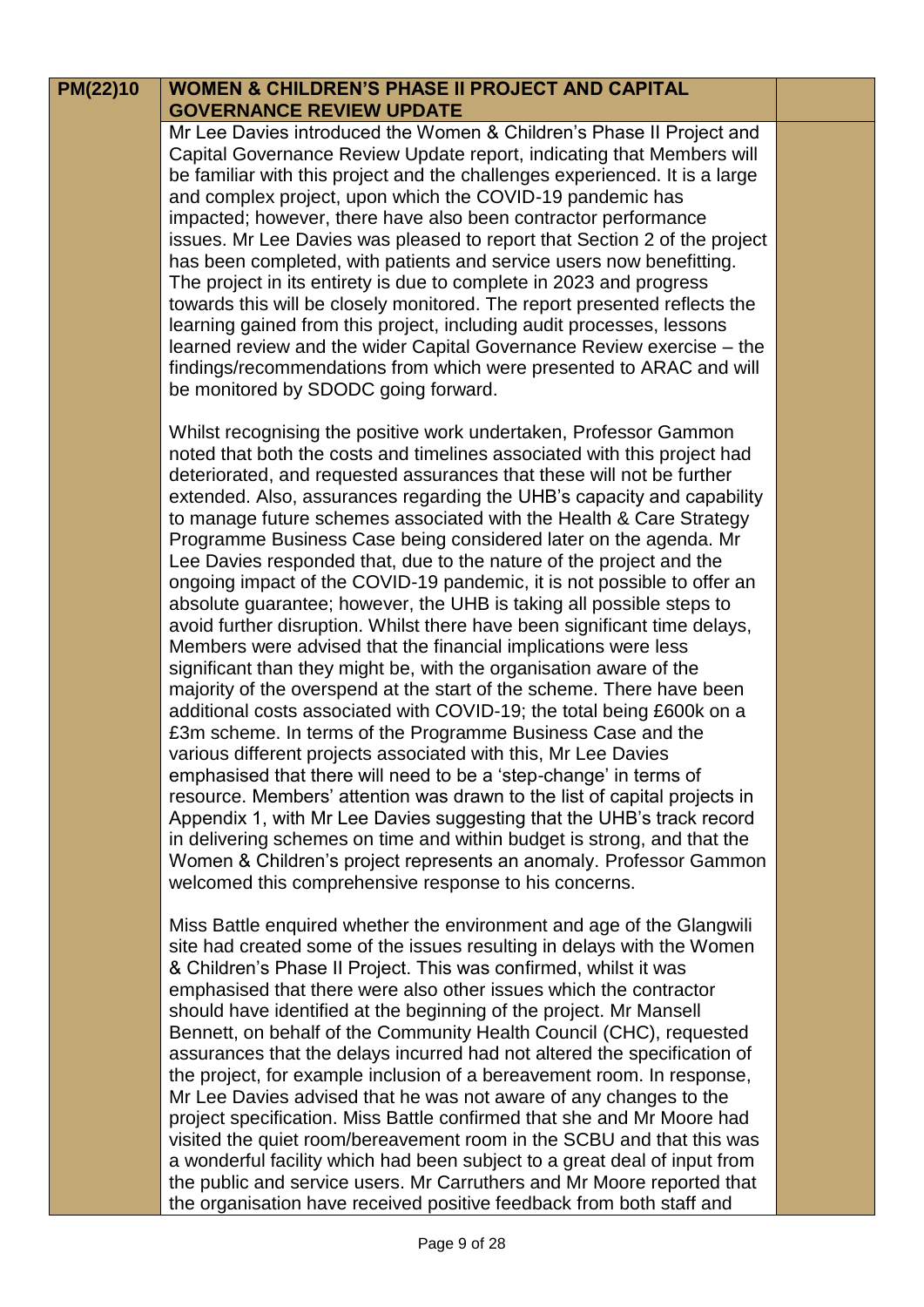|          | patients regarding the new facilities, and that the video detailing<br>progress with the project issued on social media platforms has attracted<br>a positive response.<br>The Board TOOK ASSURANCE from the governance arrangements in<br>place to manage the Women and Children Phase II Project to<br>completion, the work undertaken on the mid-project Lessons Learnt<br>Review and the Capital Governance Review to maximise learning and                                                                                                                                                                                                                                                                                                                                                                                                                                                                                                                                                                                                                                                                                                                                                                                                                                                                                    |           |
|----------|------------------------------------------------------------------------------------------------------------------------------------------------------------------------------------------------------------------------------------------------------------------------------------------------------------------------------------------------------------------------------------------------------------------------------------------------------------------------------------------------------------------------------------------------------------------------------------------------------------------------------------------------------------------------------------------------------------------------------------------------------------------------------------------------------------------------------------------------------------------------------------------------------------------------------------------------------------------------------------------------------------------------------------------------------------------------------------------------------------------------------------------------------------------------------------------------------------------------------------------------------------------------------------------------------------------------------------|-----------|
|          | embed that learning, both in this Project and in the wider UHB capital<br>programme.                                                                                                                                                                                                                                                                                                                                                                                                                                                                                                                                                                                                                                                                                                                                                                                                                                                                                                                                                                                                                                                                                                                                                                                                                                               |           |
| PM(22)11 | <b>BOARD ASSURANCE FRAMEWORK</b>                                                                                                                                                                                                                                                                                                                                                                                                                                                                                                                                                                                                                                                                                                                                                                                                                                                                                                                                                                                                                                                                                                                                                                                                                                                                                                   |           |
|          | Mrs Joanne Wilson presented the Board Assurance Framework (BAF)<br>report, which had been updated since the previous Board. Members<br>heard that Board level Committees had received updates on their<br>allocated Planning Objectives, with progress on a number of these<br>reflecting current operational pressures. This month, the BAF<br>Dashboard is showing that 4 planning objectives have been completed.<br>32 planning objectives are on track, with another 2 ahead of schedule,<br>and 15 are currently behind schedule. Whilst this represents a<br>deteriorating position, there are valid reasons for the decline. Positive<br>progress has been made, however, in terms of outcome measures,<br>which will become increasingly integrated into the BAF going forward.<br>With regard to the 15 planning objectives currently behind schedule, Mr                                                                                                                                                                                                                                                                                                                                                                                                                                                                |           |
|          | Hearty enquired whether there is a management strategy in place<br>should these not be concluded by the end of the year. Mr Moore<br>explained that they would be carried over to next year in some form, and<br>suggested that it would be helpful to reflect this intended process in the<br>next report. Referencing Strategic Objective 6 (Sustainable Use of<br>Resources) in particular, Mr Weir highlighted the potential positive<br>impact of utilising local suppliers and businesses. Mr Huw Thomas<br>reiterated his personal commitment to increasing the UHB's local spend,<br>whilst highlighting that there are a number of drivers currently restricting<br>and reducing this. These include the reduction in Field Hospitals, which<br>have provided local investment, and the need to venture outside the<br>region to secure outsourcing opportunities. More proactively, a 'pipeline'<br>of procurement activity is being shared on a monthly basis with Local<br>Authority partners and Business Wales. The UHB is also working with<br>the Centre for Local Economic Studies (CLES) and NHS Wales Shared<br>Services Partnership (NWSSP) procurement to identify new<br>opportunities for local supply chain spend. The local procurement of<br>certain supplies is not feasible, such as drugs/medication. | <b>JW</b> |
|          | Mr Weir queried whether there are additional opportunities which could<br>be explored in terms of catering, buildings, facilities. Members were<br>reminded that the UHB has established a strong relationship with local<br>suppliers. Professor Philip Kloer advised that one of the planning<br>objectives allocated to him (4N) includes the aim to 'identify<br>opportunities to optimise the food system as a key determinant of<br>wellbeing'. Members heard that the UHB has tendered for support for a<br>feasibility study to examine the entire food system and identify failures<br>and disconnects therein. It is anticipated that the report will emerge in<br>late spring 2022 and that it will include specific identified actions<br>together with wider action around food literacy within the population. It is                                                                                                                                                                                                                                                                                                                                                                                                                                                                                                 |           |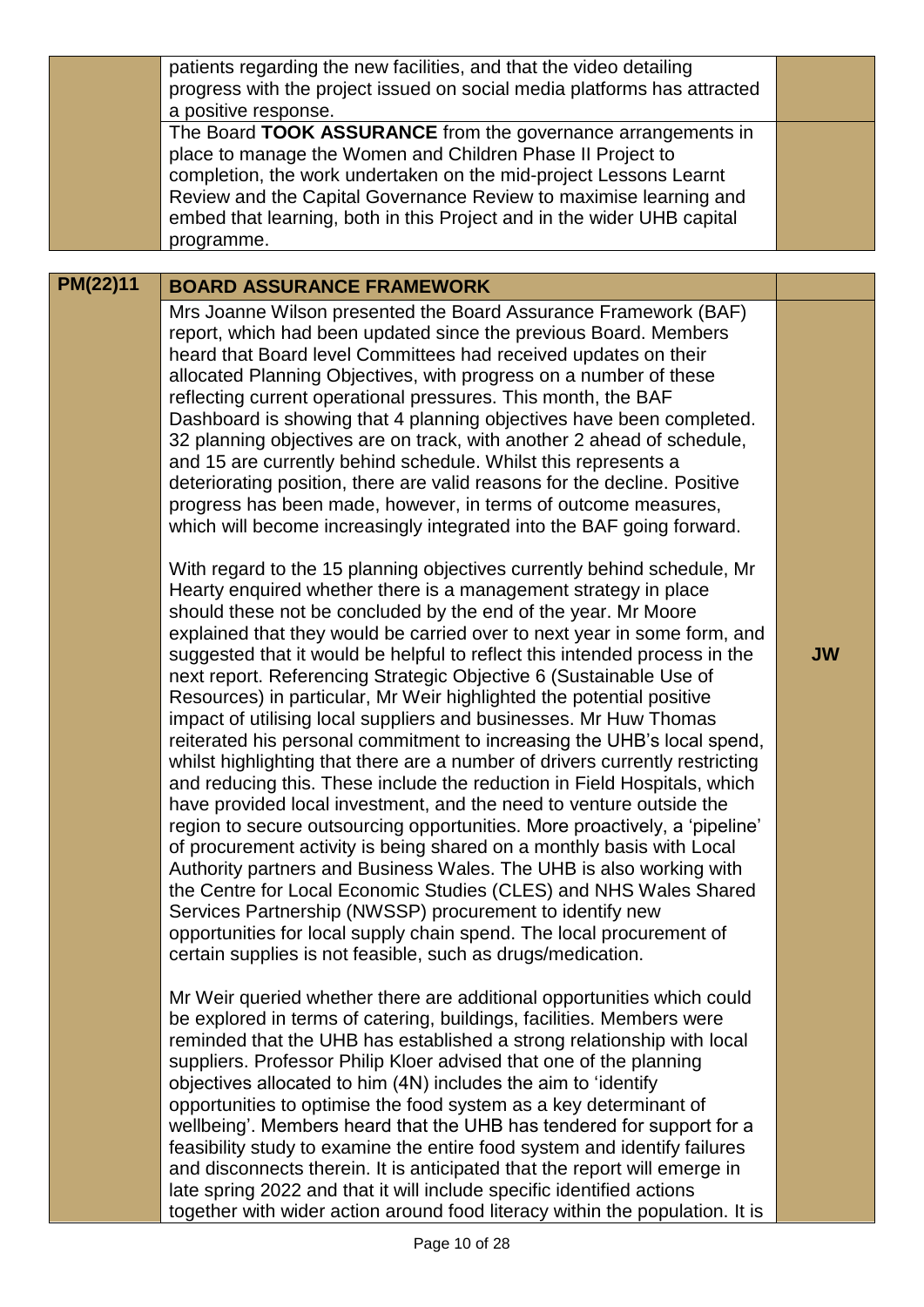|          | hoped that the UHB can engage on this topic with the local Public<br>Services Boards (PSBs) and Regional Partnership Board (RPB). Mr<br>Moore added that the report and its findings will be considered by the<br>Transformation Steering Group, along with work around the Social<br>Model for Health. The intention is for their discussions to be reported to<br>Board, with potential new planning objectives for consideration. Within<br>the online Chat, Ms Raynsford indicated that SBUHB have begun work<br>to establish a farm on land it owns, to produce food. Miss Battle was<br>reassured by information regarding the work both underway and<br>planned, and reiterated the UHB's commitment to work with local<br>suppliers.<br>The Board NOTED the Board Assurance Framework report and                                                                                                                                                                                                                                                                                                                                                                                                                                                                                                                                                                                                                                                                                                  |  |
|----------|-----------------------------------------------------------------------------------------------------------------------------------------------------------------------------------------------------------------------------------------------------------------------------------------------------------------------------------------------------------------------------------------------------------------------------------------------------------------------------------------------------------------------------------------------------------------------------------------------------------------------------------------------------------------------------------------------------------------------------------------------------------------------------------------------------------------------------------------------------------------------------------------------------------------------------------------------------------------------------------------------------------------------------------------------------------------------------------------------------------------------------------------------------------------------------------------------------------------------------------------------------------------------------------------------------------------------------------------------------------------------------------------------------------------------------------------------------------------------------------------------------------|--|
|          | <b>SOUGHT ASSURANCE</b> on areas giving rise to specific concerns.                                                                                                                                                                                                                                                                                                                                                                                                                                                                                                                                                                                                                                                                                                                                                                                                                                                                                                                                                                                                                                                                                                                                                                                                                                                                                                                                                                                                                                        |  |
| PM(22)12 | <b>IMPROVING PATIENT EXPERIENCE REPORT</b>                                                                                                                                                                                                                                                                                                                                                                                                                                                                                                                                                                                                                                                                                                                                                                                                                                                                                                                                                                                                                                                                                                                                                                                                                                                                                                                                                                                                                                                                |  |
|          | Mrs Rayani introduced the Improving Patient Experience Report,<br>highlighting the increase in numbers of concerns received by the patient<br>support contact centre. This had translated into 219 formal complaints,<br>indicating that the majority of concerns had been managed quickly<br>through internal processes. The topics for concerns are mainly around<br>waiting times, access to A&E, staff attitude, environment/challenges in<br>relation to estate. Whilst reports of poor staff attitude are concerning, it<br>should be noted that the vast majority of patient feedback suggests that<br>HDdUHB staff are kind, caring and compassionate. The featured Patient<br>Story, focusing on the journey of a cancer patient, helps the organisation<br>to consider clinical pathways and how patients can best be supported<br>within these. Mrs Rayani wished to clarify that the infection prevention<br>and control narrative within the story does not refer to an HDdUHB<br>clinical environment. The children of Glyncollen Primary School were<br>thanked for the messages and pictures sent to the UHB, which had<br>given staff a significant and much-needed boost. Highlighting pages 20<br>to 23 of the report, Mrs Rayani was delighted to present a summary of<br>the incredible work achieved by the Arts in Health Coordinators during<br>only their first two months with the organisation, and despite certain<br>activities being prevented by the emergence of Omicron. |  |
|          | Within the online Chat, Members commended the evidence around the<br>impact of Arts on patient and staff experience and suggested that the<br>Arts in Health Coordinators should be congratulated on how they have<br>embarked on this work. In considering the more holistic approaches to<br>wellbeing, Ms Lewis wondered whether there are opportunities for the<br>Arts in Health Coordinators to connect with 'green health' colleagues<br>including Dr Suzanne Tarrant so that a critical mass of experts can be<br>built to influence developments. Mrs Rayani confirmed that these<br>connections have been made. Mrs Hardisty echoed Mrs Rayani's<br>comments around the Arts in Health achievements and looked forward<br>to further developments. Noting reference to the Friends and Family<br>Test (FFT), Mrs Hardisty enquired regarding the anticipated timescale<br>for wider roll-out of this system, particularly in Mental Health. Mrs Rayani<br>responded that there have been delays in implementation of the Civica<br>(All Wales) system, until the end of March 2022. Members were advised,<br>however, that the Assistant Director of Patient Experience is exploring<br>how increased and improved feedback can be obtained within MHLD<br>services. Further information will be provided to either the March or May                                                                                                                                                            |  |
|          | Page 11 of 28                                                                                                                                                                                                                                                                                                                                                                                                                                                                                                                                                                                                                                                                                                                                                                                                                                                                                                                                                                                                                                                                                                                                                                                                                                                                                                                                                                                                                                                                                             |  |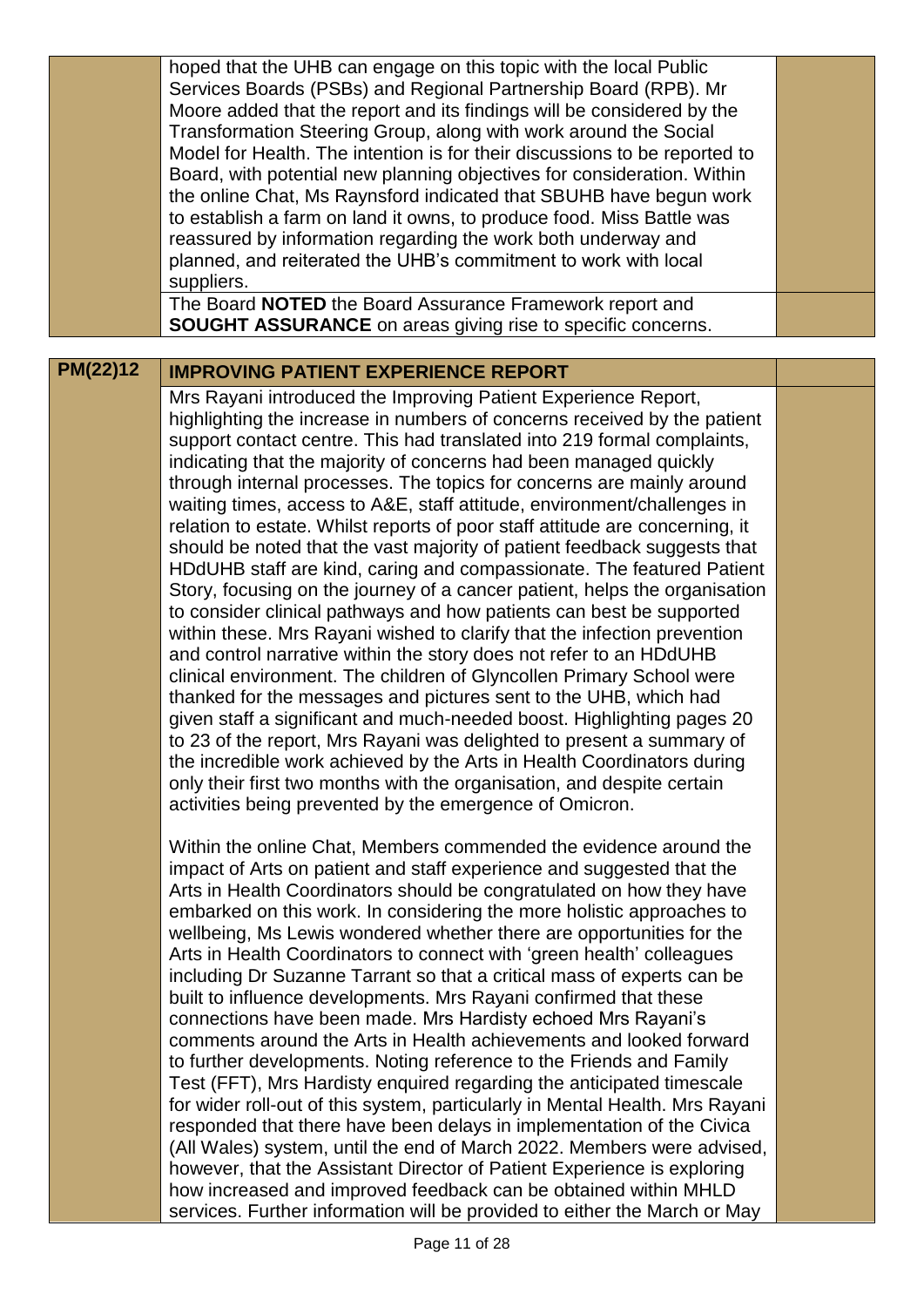|          | 2022 Board meeting. The Patient Experience team is also considering                                                                                        | <b>MR</b> |
|----------|------------------------------------------------------------------------------------------------------------------------------------------------------------|-----------|
|          | how best to increase opportunities for feedback in Paediatrics and<br>provide support to Primary Care in terms of feedback. The focus on                   |           |
|          | obtaining feedback from Paediatric service users was welcomed, within                                                                                      |           |
|          | the online Chat, by Ms Raynsford. Mr Moore suggested that, given the                                                                                       |           |
|          | planned focus on Mental Health at the March 2022 Board, it would be                                                                                        |           |
|          | helpful to include information around implementation of the FFT in                                                                                         | <b>MR</b> |
|          | MHLD in the report being prepared for that item. Mr Maynard Davies                                                                                         |           |
|          | noted the introduction of data from Same Day Emergency Care (SDEC)                                                                                         |           |
|          | and enquired whether in the case of new services such as this, there is                                                                                    |           |
|          | additional monitoring to ensure/assure the quality of the service from the<br>outset. Mrs Rayani explained that, whilst enhanced monitoring of new         |           |
|          | services has not been routine, and there is a need to systematise this in                                                                                  |           |
|          | the future, enhanced monitoring has been requested in this case. The                                                                                       |           |
|          | majority of feedback for SDEC has been extremely positive and it is                                                                                        |           |
|          | intended to include this service in routine feedback going forward.                                                                                        |           |
|          |                                                                                                                                                            |           |
|          | Mr Moore indicated that it was sobering to see the impact on both                                                                                          |           |
|          | patient and staff experience of the current pressures. The Executive                                                                                       |           |
|          | Team meeting on 26 <sup>th</sup> January 2022 had received an extremely positive<br>report from Mrs Gostling on developments in 'customer care' and it had |           |
|          | been agreed that this would be presented to a future Board meeting.                                                                                        | LG        |
|          | Mrs Gostling advised that the Workforce & OD team had undertaken a                                                                                         |           |
|          | reflection on how the pandemic had affected them, and created a book                                                                                       |           |
|          | on this topic, which included pictures sent to the UHB by members of the                                                                                   |           |
|          | local community. The team had wanted to recognise the children who                                                                                         |           |
|          | had contributed and had issued to all of them a printed replica of the                                                                                     |           |
|          | George Cross awarded to the NHS, to reward their courage in                                                                                                |           |
|          | supporting others. Miss Battle thanked the team for doing this,<br>suggesting that it demonstrates the values of HDdUHB as an                              |           |
|          | organisation. Mrs Rayani was asked to pass on the Board's thanks and                                                                                       |           |
|          | congratulations to the Arts in Health Coordinators. Miss Battle concluded                                                                                  | <b>MR</b> |
|          | by explaining that there are limitations on Members' ability to participate                                                                                |           |
|          | in visits currently, that this report was extremely important in hearing the                                                                               |           |
|          | patient's voice and wished to express the Board's thanks to all staff and                                                                                  |           |
|          | teams throughout the UHB.                                                                                                                                  |           |
|          | The Board RECEIVED and NOTED the Improving Patient Experience                                                                                              |           |
|          | report, which highlights to patients and to the public the main themes<br>arising from patient feedback.                                                   |           |
|          |                                                                                                                                                            |           |
| PM(22)13 | <b>INTEGRATED MEDIUM TERM PLAN (IMTP) UPDATE</b>                                                                                                           |           |
|          | Presenting the Integrated Medium Term Plan (IMTP) report, which                                                                                            |           |
|          | provides an update on progress with the IMTP, Mr Lee Davies drew                                                                                           |           |
|          | Members' attention to the NHS Planning Framework weblink contained                                                                                         |           |
|          | therein. Members were reminded that the deadline for submission of an                                                                                      |           |
|          | IMTP is 31 <sup>st</sup> March 2022. Should a Health Board be unable to submit a<br>Board approved and financially balanced plan, they must inform Welsh   |           |
|          | Government by 28 <sup>th</sup> February 2022. As indicated in the report, the UHB                                                                          |           |
|          | has received notice of its financial allocation/settlement for 2022/23 and                                                                                 |           |
|          | the financial outlook is extremely challenging. The implications of this                                                                                   |           |
|          | will be considered at the February 2022 Board Seminar. Mr Lee Davies                                                                                       |           |
|          | reported that HDdUHB's Discretionary Capital Programme allocation                                                                                          |           |

has been reduced by almost £1.8m, which will impact severely on

capital plans.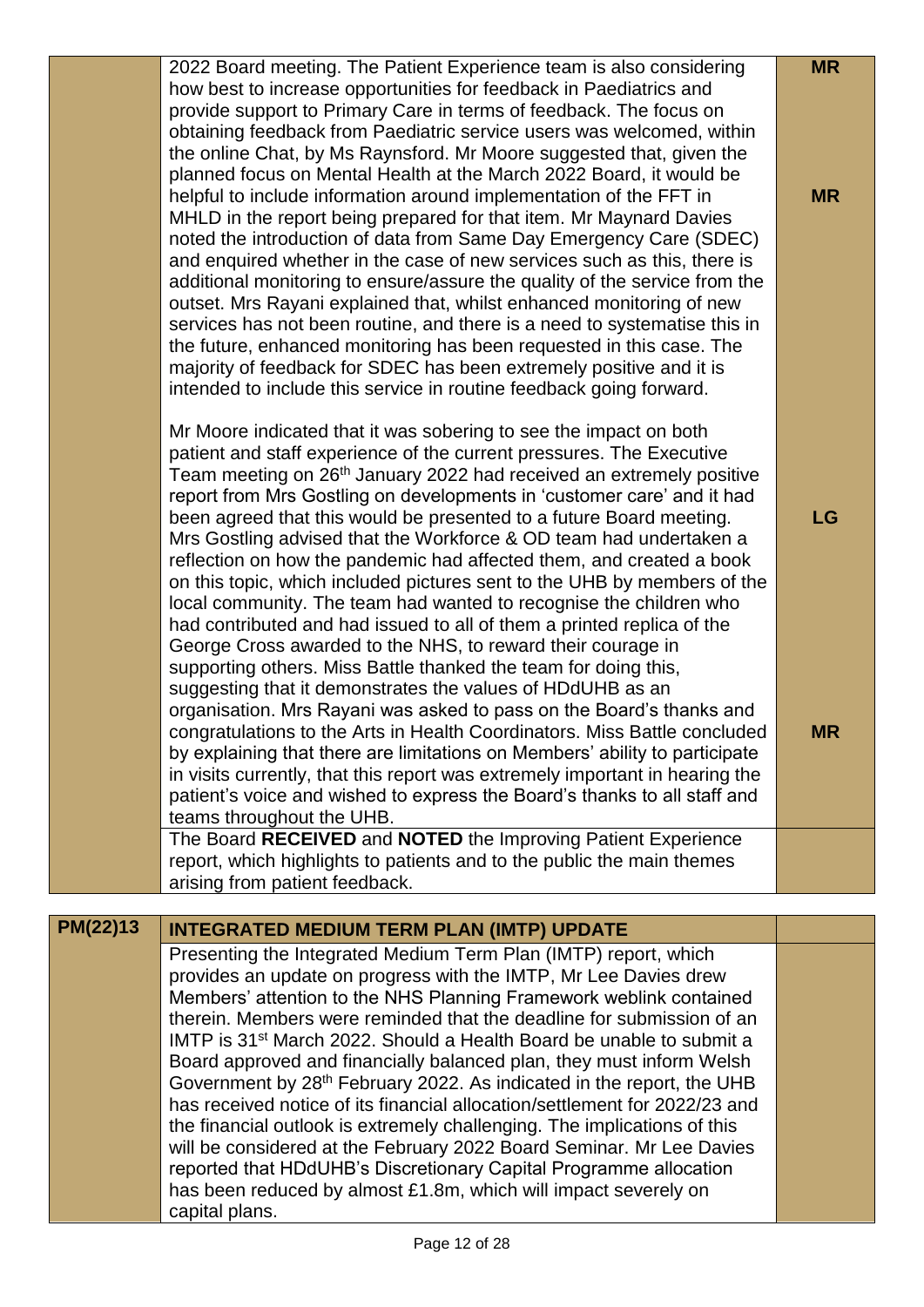Mrs Hardisty expressed concern regarding the reduction in Discretionary Capital funding. Focusing on Strategic Objective 4, and the proposed new planning objective around evaluation of the Transformation Fund projects, Mrs Hardisty noted that this will be required for the RPB and yet the planning objective as it stands does not encompass the fact that UHB partners will need to be engaged in this evaluation/review. It was suggested that this should be made explicit. Ms Jill Paterson explained that this is a revision of the original planning objective. Since entering into the Transformation Fund system 5 years ago, the UHB has had concerns regarding 'legacy costs'. Whilst the necessary assurance processes have been put in place, it is correct to note that this is a regional funding arrangement which is agreed via discussions within the regional Integrated Executive Group (IEG). Ms Paterson assured Members that she is liaising regularly with the IEG. The new Programme Director is establishing a working group and will look to evaluate all Transformation Fund plans, together with Integrated Care Fund (ICF) arrangements. The most recent allocation is almost the same as previous amounts; however, it should not be assumed that all projects will continue as before.

Ms Paterson suggested that the wording reflects the fact that the UHB is not able to hold the RPB or IEG to account through this planning objective. It is anticipated, however, that the UHB will participate in the review of these funding arrangements and will act as host organisation for this fund. Members were assured that arrangements are firmly in place and discussions are taking place on a weekly basis. Mrs Hardisty noted that this topic is also covered as part of the Statutory Partnerships Update report, whilst suggesting that – due to the potential financial impact on the UHB – it may require further discussion at the Sustainable Resources Committee (SRC). Ms Paterson agreed that the UHB should ensure the required level of scrutiny via its own processes; however, emphasised that outcomes are as important as resource and that the UHB should ensure these arrangements deliver the desired outcomes for its local population, in line with UHB strategy. Within the online Chat, Mr Huw Thomas highlighted that the new Integration Fund will be slightly smaller (c£0.4m) than the current available combination of ICF and Transformation Fund. That said, the placing of this regional funding onto a new, sustainable long-term basis is welcomed. Mr Huw Thomas added that the host organisation issue is important for the UHB to consider in due course; and the appropriate audit, governance and scrutiny arrangements will need to be put in place.

In terms of the new and revised planning objectives, Professor Gammon suggested that the Workforce & OD team should be applauded for their ambition, whilst expressing concern around the challenges involved in delivering inter-professional and multi-professional education. Escalation of the UHB's integrated apprenticeships is also mentioned, with a number of organisations having attempted to introduce these unsuccessfully. Professor Gammon requested assurance that the organisation is clear in terms of inter-professional education plans and what these entail. Also, with a proposed escalation of both integrated apprenticeship and commissioned student numbers, that appropriate placement capacity plans are in place, with sufficient placements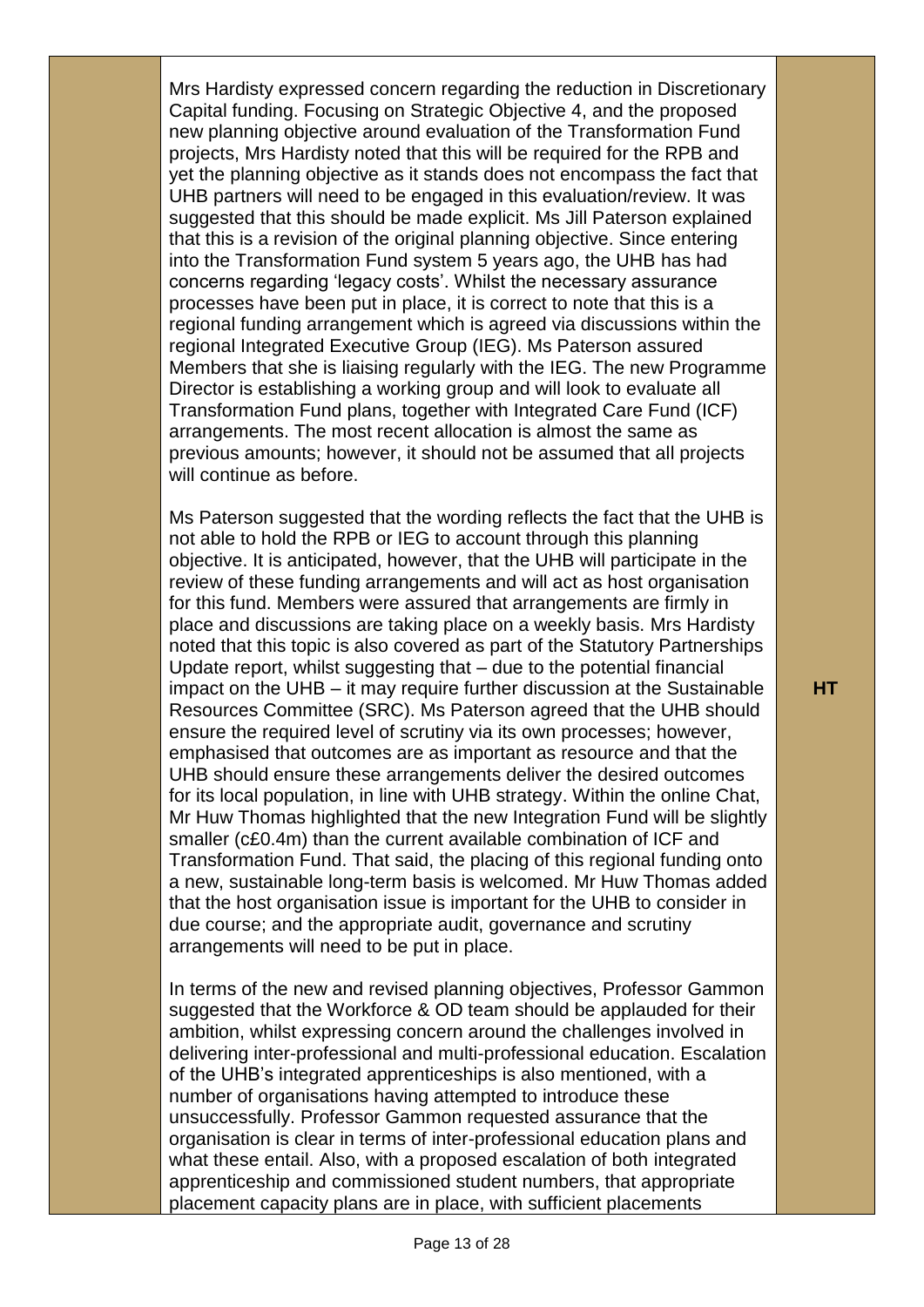identified within both the UHB and partner organisations. Mrs Gostling agreed that the objectives are ambitious, whilst emphasising that they have been discussed at length within the Workforce & OD team and that there is a commitment and appetite to achieve them. It should be noted that delivery of certain elements is outside the gift of the UHB; the organisation is, however, working closely with bodies such as HEIW.

Mrs Gostling emphasised that both education and research are key in terms of workforce. In terms of capacity plans, it will be necessary to 'look outside' where the UHB has current placements. There is a Regional Board meeting later today regarding progress on a joint approach; Mrs Gostling was confident that the UHB and Local Authority partners will be in a position to offer suitable placements. Whilst welcoming this information, Professor Gammon enquired whether there is confidence around the existence of a sustainable financial model to support these plans. Mrs Gostling acknowledged that details will need to be worked through and reported to Executive Team and the Board; however, the discussions to date with HEIW have been positive. Within the online Chat, there was a great deal of support for the proposals around workforce; Professor Gammon suggested that the best way to effectively deliver these planning objectives is to recognise and invest in UHB staff and their development.

Mr Huw Thomas noted the need to recognise long-term workforce challenges and the need to consider how the UHB prioritises investment in staff development as part of its internal strategy. Mr Huw Thomas was, however, able to offer some assurance in terms of the global financial settlement from Welsh Government, in that this includes a continuation of the uplift into HEIW (the third year of growth in allocation). This reflects a national recognition around the need for a sustainable model for training and developing the future health and care workforce. Mr Hearty suggested that, regarding those planning objectives which involve others, it would be helpful to receive assurances that the relevant partners/stakeholders are aware of and 'signed up' to the objectives. Mr Moore assured Members that the UHB's statutory partners are fully informed. Clear arrangements exist with statutory partners – for example the IEG mentioned earlier – which will need to be utilised going forward for 'business as usual'. A Regional Recovery Group is also in place. Mr Moore suggested that the establishment of clear planning objectives puts the organisation in a strong position for discussions with partners, whilst accepting the need to engage constructively with them.

Mr Weir emphasised the importance of recognising that not all planning objectives require additional resource. Some will help to make economies/efficiencies or offer other benefits, such as those associated with digital innovation, the local economy and carbon management. It was suggested that discussions at Board Seminar should focus on those which perhaps should be accelerated in particular. Mr Moore reminded Members that there will be significant challenges associated with next year's funding settlement, whilst agreeing that certain objectives are cost-neutral and/or create benefits. It should also be recognised that securing the necessary staff to deliver objectives may be more of a limiting factor than cost. Returning to an earlier topic, Mr Moore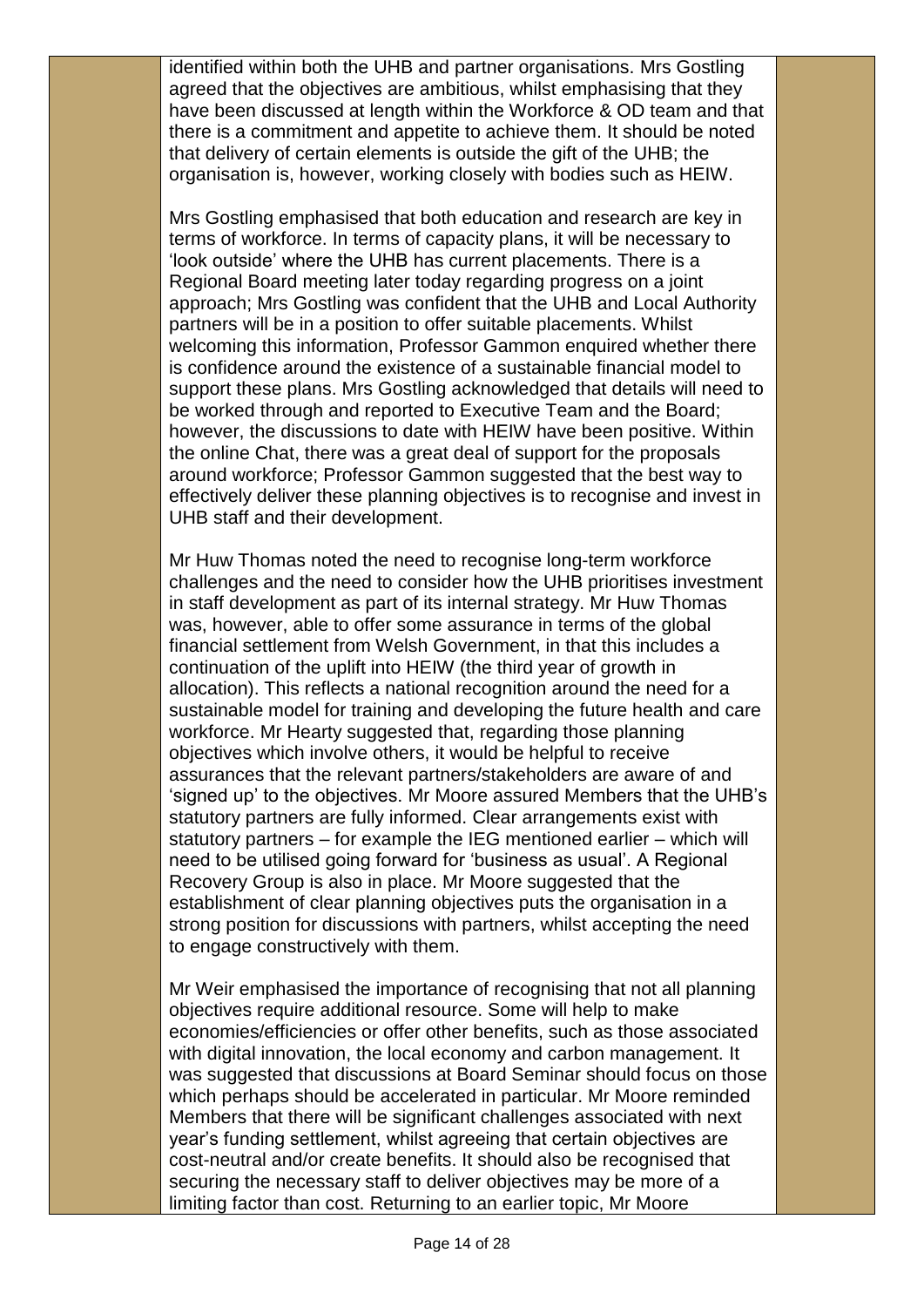|          | suggested that it is difficult to judge how to 'pitch' ambition. The UHB<br>had achieved much more than, perhaps, might have been expected<br>during the COVID-19 pandemic and, in view of this, it feels correct to<br>retain and increase momentum. The organisation also needs to consider<br>how it learns and re-evaluates on a continuous basis. Mr Moore advised<br>that he will be meeting individually with each Executive Director between<br>now and the end of February 2022 to examine all of their planning<br>objectives in detail. Miss Battle thanked those involved in developing the<br>IMTP and Planning Objectives for the clarity, discipline and ambition this<br>provides.<br>The Board APPROVED the Planning Objectives for 2022/23, and<br><b>NOTED</b> the ongoing process in regards to the development of an IMTP<br>for 2022/25.                                                                                                                                                                                                                                                                                                                                                                                                                                                                                                                                                         |  |
|----------|------------------------------------------------------------------------------------------------------------------------------------------------------------------------------------------------------------------------------------------------------------------------------------------------------------------------------------------------------------------------------------------------------------------------------------------------------------------------------------------------------------------------------------------------------------------------------------------------------------------------------------------------------------------------------------------------------------------------------------------------------------------------------------------------------------------------------------------------------------------------------------------------------------------------------------------------------------------------------------------------------------------------------------------------------------------------------------------------------------------------------------------------------------------------------------------------------------------------------------------------------------------------------------------------------------------------------------------------------------------------------------------------------------------------|--|
|          |                                                                                                                                                                                                                                                                                                                                                                                                                                                                                                                                                                                                                                                                                                                                                                                                                                                                                                                                                                                                                                                                                                                                                                                                                                                                                                                                                                                                                        |  |
| PM(22)14 | <b>IMPLEMENTING THE HEALTHIER MID AND WEST WALES</b>                                                                                                                                                                                                                                                                                                                                                                                                                                                                                                                                                                                                                                                                                                                                                                                                                                                                                                                                                                                                                                                                                                                                                                                                                                                                                                                                                                   |  |
|          | <b>STRATEGY - PROGRAMME BUSINESS CASE</b><br>Mr Paul Williams joined the Board meeting.                                                                                                                                                                                                                                                                                                                                                                                                                                                                                                                                                                                                                                                                                                                                                                                                                                                                                                                                                                                                                                                                                                                                                                                                                                                                                                                                |  |
|          |                                                                                                                                                                                                                                                                                                                                                                                                                                                                                                                                                                                                                                                                                                                                                                                                                                                                                                                                                                                                                                                                                                                                                                                                                                                                                                                                                                                                                        |  |
|          | Mr Lee Davies introduced the Implementing the Healthier Mid and West<br>Wales Strategy - Programme Business Case report, which represents a<br>critical milestone in HDdUHB's strategic journey. The report seeks<br>Board approval for submission of the Programme Business Case (PBC)<br>to Welsh Government. Mr Lee Davies welcomed Mr Paul Williams,<br>Programme Director, and thanked him and his team for their<br>commitment, professionalism and expertise in preparing the PBC for<br>consideration by the Board. In addition to the information provided for<br>Members to digest and examine, the following key points were<br>highlighted:                                                                                                                                                                                                                                                                                                                                                                                                                                                                                                                                                                                                                                                                                                                                                                |  |
|          | The PBC remains aligned to the Health & Care Strategy agreed in<br>2018, including the principles and design assumptions; and the<br>configuration of services described is consistent with that strategy<br>The case for change sets out the challenges and opportunities which<br>led the organisation to develop the Strategy. These included:<br>limitations of the current service configuration<br>$\circ$<br>fragility of services<br>$\circ$<br>the UHB's aging buildings and estate<br>$\circ$<br>opportunities to make greater use of technology<br>$\circ$<br>opportunities to decarbonise activities<br>$\circ$<br>aspiration to provide services closer to home<br>$\circ$<br>The UHB's experience during the COVID-19 pandemic has<br>٠<br>reinforced these principles and indeed accelerated certain changes<br>The PBC sets out a number of alternative implementation plans;<br>$\bullet$<br>within these, the organisation aspires to deliver the new and<br>improved facilities at the earliest opportunity possible. The intention<br>is, therefore, to deliver the new Urgent & Planned Care Hospital, the<br>Community Hubs and the repurposed Glangwili and Withybush<br><b>General Hospitals concurrently</b><br>It should be noted that this plan does involve additional risks and is<br>٠<br>more resource-intensive and is, as such, subject to discussion with<br><b>Welsh Government</b> |  |
|          | In terms of affordability of the programme and alignment to the<br>٠<br>UHB's financial 'roadmap', it is recognised that any new, larger<br>facility will inevitably incur additional costs, although these will be                                                                                                                                                                                                                                                                                                                                                                                                                                                                                                                                                                                                                                                                                                                                                                                                                                                                                                                                                                                                                                                                                                                                                                                                    |  |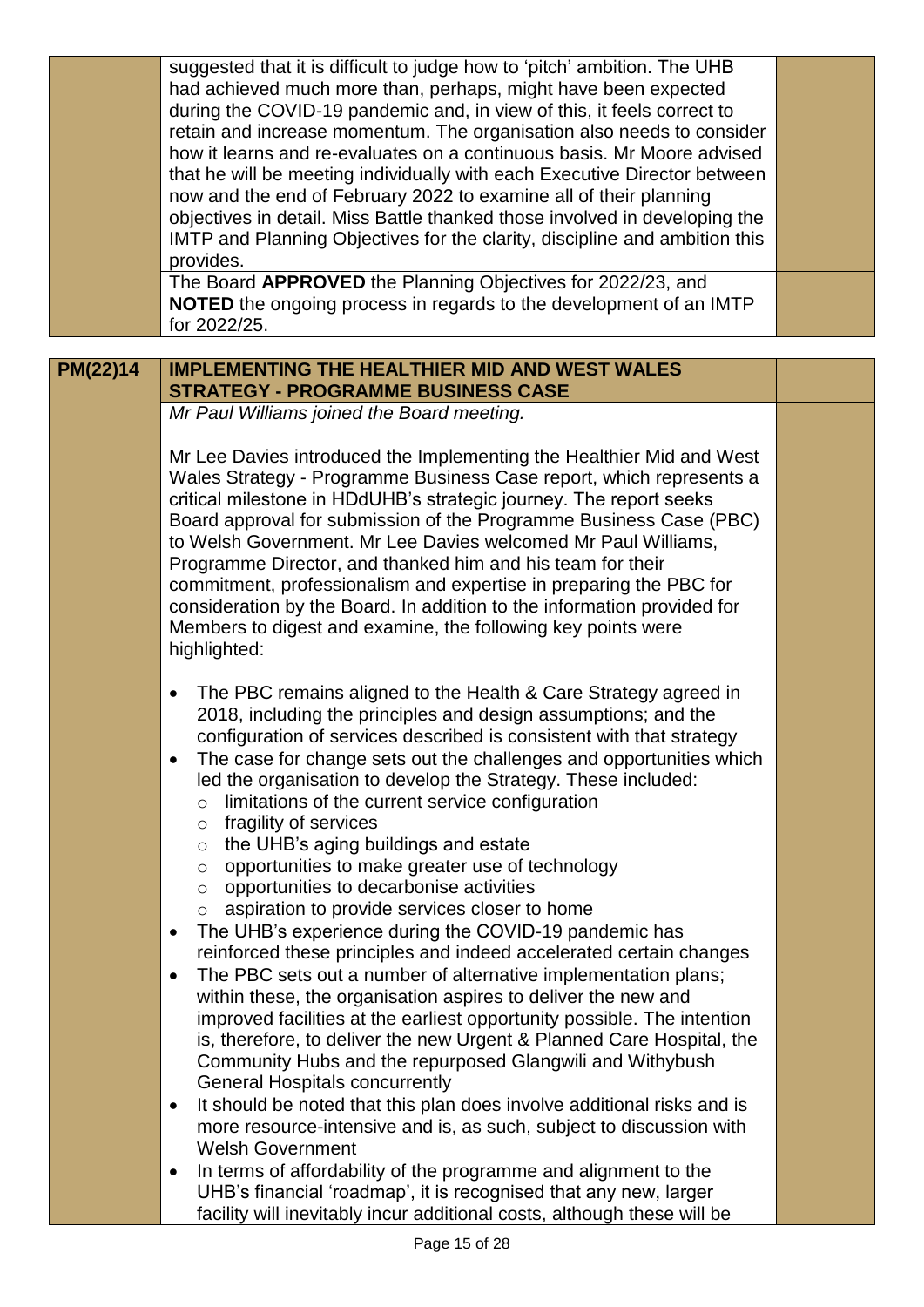offset against savings/efficiencies generated by consolidation of services

- In the first instance, a high-level assessment has been conducted; as the PBC process progresses, it will be possible to test the detail further by means of service-level planning
- Projecting 10 years into the future is, obviously, challenging and external assurance around this has been sought
- The report also presents an update on the land identification process, the impact of transport considerations and the commitment to continued public engagement
- Letters of support have been requested from partner organisations across the region, with a number already received
- The PBC has been presented to a number of groups, including the CHC, and comments from stakeholders will be incorporated into the final version submitted to Welsh Government.

Mr Moore was delighted to receive this report and the associated PBC, reiterating that it represents a significant milestone. The PBC reflects the journey taken by the organisation to invest in its staff and leadership, engage with the public around services, and conduct an open consultation following a robust process to examine how the issues of healthcare delivery in west Wales might be resolved. Given the experience of the last two years in particular, the PBC offers hope to those staff who have been working in unacceptable accommodation and conditions; and to the population that (acknowledging the concerns which exist) services will be provided locally where possible and there will be quick access to urgent care when required. Members heard that an informal meeting had taken place with Welsh Government on 26<sup>th</sup> January 2022; whilst a number of challenges had been raised, it had been extremely positive. Welsh Government had expressed that the UHB's Strategy represents the clearest and most competent solution to the healthcare delivery issues which have existed in west Wales for decades. Mr Moore was of the opinion that west Wales is deserving of this type of investment. Whilst it is vital to set ambitious deadlines to aim for, there are various unknowns that the organisation will need to work through and there will, no doubt, be unforeseeable issues which may impact on timescales. Miss Battle wished to commend Mr Moore and the former Chair, Mrs Bernardine Rees, for laying the foundations of the PBC by developing the Health & Care Strategy.

Mrs Hardisty shared the view that west Wales deserves this level of investment and thanked Mr Lee Davies and his team for their efforts. Whilst recognising that the proposals are not universally accepted, it should be recognised that the proposals and their rationale are clearly stated. Mrs Hardisty recalled the convincing address Board had received in 2018 from a wide range of clinicians, all presenting the case for change, which had demonstrated the level of engagement among staff. It was suggested that, if possible, the commitment and passion expressed during this presentation should be communicated in the submission to Welsh Government. Mrs Hardisty emphasised that UHB staff have been through a great deal in the intervening period, and it would be appropriate to make clear that their views have not been forgotten. The stated commitment to engage with public and stakeholders was welcomed; and the importance of this should not be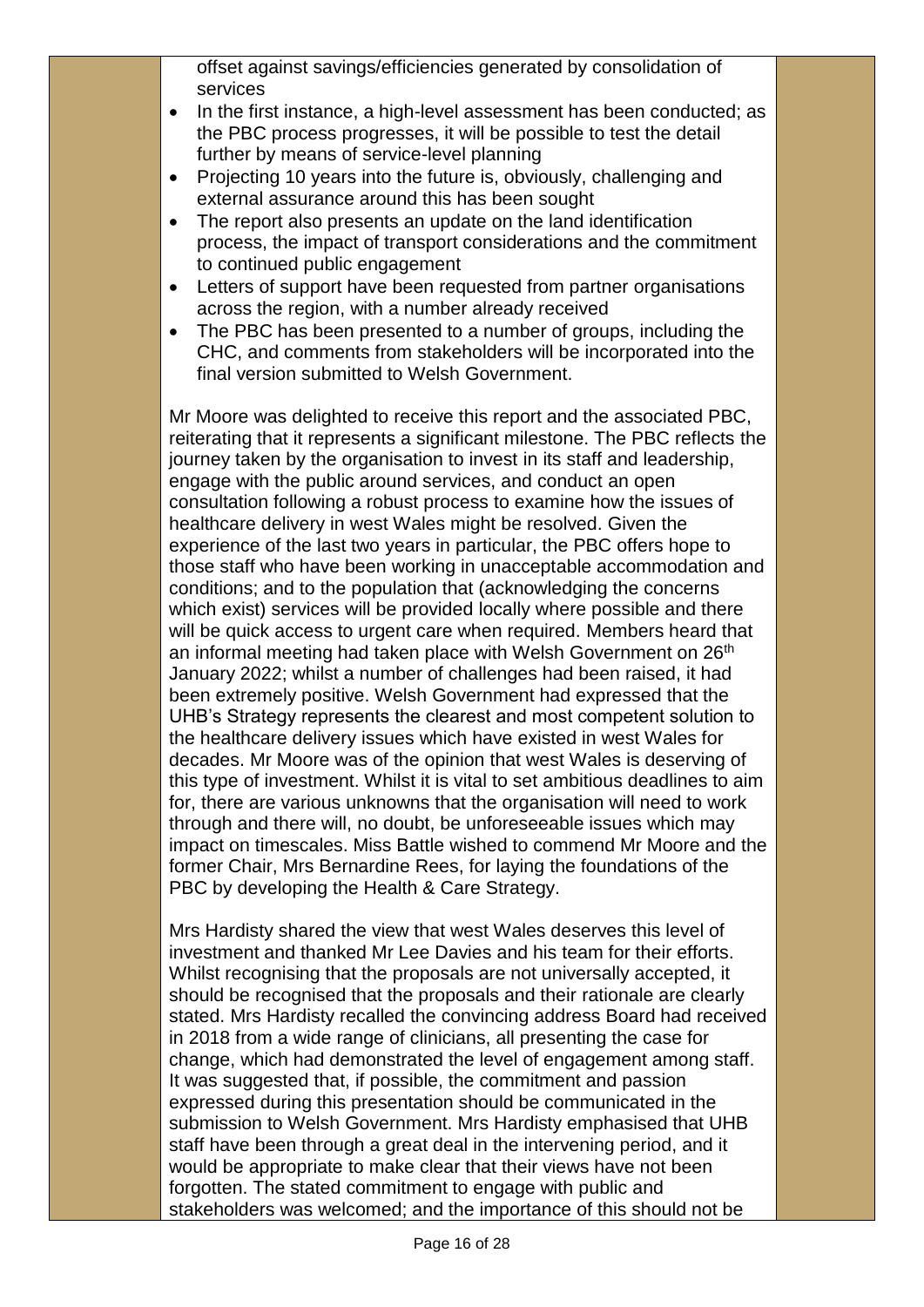underestimated. Members heard that, in other regions, changes to/new services may not be as well communicated to the public, and Mrs Hardisty welcomed HDdUHB's open and transparent approach. Within the online Chat, other Members echoed Mrs Hardisty's comments, agreeing that the address in 2018 had been a strong, clinically-led presentation and that the clinicians' passion and commitment had been evident. Ms Shakeshaft recalled how impressed she had been when she joined the organisation, in relation to both the level of clinical support and the amount of public engagement.

Professor Kloer also thanked and congratulated the Planning team, expressed his delight at reaching this stage in the process and looked forward to further engagement with staff and the general public. Whilst agreeing that the timescales are challenging, Members were reminded that the drivers for change behind the Health & Care Strategy still exist, and are perhaps even more amplified. In view of this, some might suggest that the timelines are not challenging enough. Professor Kloer felt that there is a need to profile the UHB's ambition around research innovation and health education more robustly within the PBC, recognising the impact of this on quality of care and ability to recruit and retain staff. This comment was supported by Professor Gammon, within the online Chat. Adding her thanks, and echoing statements around the need for this type of investment in west Wales, Ms Raynsford focused on the issue of public engagement. Assurance was requested that there will be adequate engagement with the future population. Mr Lee Davies emphasised that this was a plan for the next 30-50 years, meaning that those with the 'biggest stake' in it are the young people of today. As such, the UHB needs to ensure that it is engaging with this group as much as possible and will be seeking to do so. It is also important for the organisation to reflect on how it listens to generations not born yet – in terms of considering its impact on the environment, planet and green health, etc. The Strategy and PBC is for both current and future generations.

Cllr. John commended this comprehensive and impressive piece of work and welcomed the open and honest approach. It is clear that the current healthcare delivery model is not sustainable; the clinical case for change is overwhelmingly proved; as is the need to address HDdUHB's aged estate; as is the need to concentrate the scarce clinical resource and expertise in a new 'state of the art' hospital. Until now, understandably, the modelling has focused on hospital activities. The design assumptions, or 'ambitious targets' such as hospital discharges, reductions in A&E attendance and shift to community provision will require a significant investment in community services. Cllr. John suggested that an increased public awareness around this aspect of the Strategy will assist. Whilst agreeing that the suggested timelines are ambitious, these were welcomed. Mr Iwan Thomas echoed the views of other Members and thanked Mr Lee Davies, Mr Paul Williams and their team. The PBC represents a huge opportunity for the Hywel Dda region, with obvious benefits for both patients and staff. However, Mr Iwan Thomas also welcomed its implications in terms of the local economy, environment and education. The UHB's partners, including further education and higher education partners, will be crucial. There is a need for sustainable, well-paid employment for local people, and the Strategy/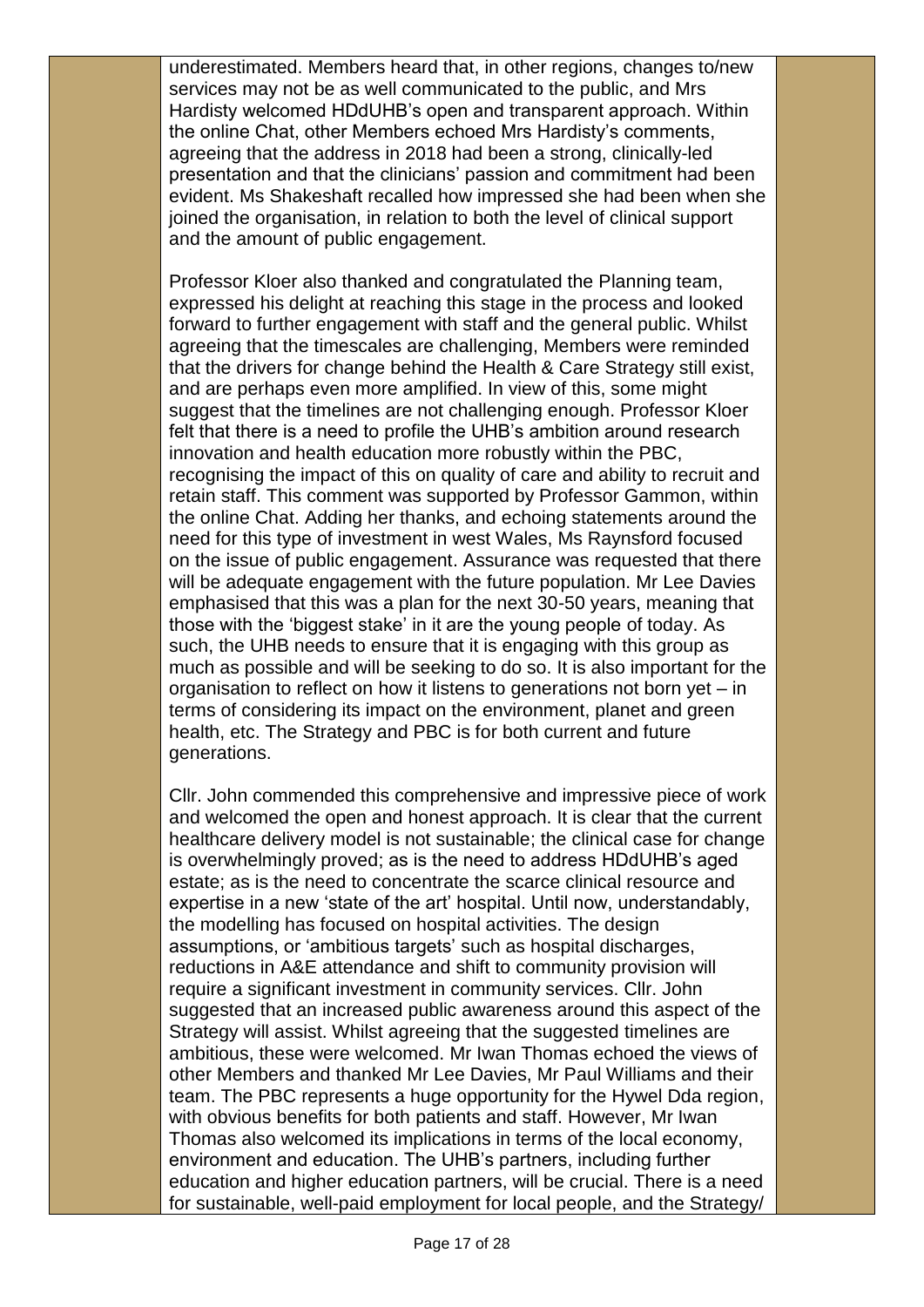PBC offers a potentially significant positive impact for the region in this regard.

Mrs Gostling described two areas of focus in relation to workforce. Whilst the PBC includes high-level indications rather than a detailed workforce plan, consideration is being given to the UHB's future workforce, both hospital and community based. Future labour markets are also being examined and discussions are ongoing with local education providers. The organisation is also considering potential predictions in terms of its current workforce. Secondly, conversations are taking place with the UHB's Estates and Engineering departments, linking with local colleges, to explore employing apprentices in the trades, how the necessary support might be put in place to achieve this, and how local businesses might also participate. More generally, the organisation is considering how it works in partnership with local businesses to retain human resources in the local area. Within the online Chat, Ms Raynsford described these initiatives as extremely encouraging, especially in terms of offering young people potential opportunities to remain, live and work in the Hywel Dda region.

Ms Paterson added her thanks to all of those involved in preparing the PBC. Members were reminded that, whilst the public engagement had focused predominantly on acute services, much had been heard around Primary Care and Community services. This demonstrates the importance of local services within communities and the relationship between these. In terms of opportunities, Ms Paterson advised that a Population Needs Assessment is currently being undertaken by the RPB. Also, as part of the national strategic work around Primary Care, there are plans in terms of integrated localities, acceleration of Cluster development and pan-Cluster groups. The latter will bring together various parties, including members of the public, to discuss how the needs of the local population can be met. During the COVID-19 pandemic, people have had to access services differently and Ms Paterson felt that it is important to learn from the experience of the last two years and take opportunities to engage with the local population. Miss Battle welcomed this focus on provision of services closer to home.

Mr Huw Thomas emphasised that the PBC involves a significant capital project and has significant financial implications, suggesting that it is only right to consider whether this is the best use of public funds. Members were assured that the financial element of the PBC has been scrutinised internally by the Finance team and has undergone external scrutiny by PricewaterhouseCoopers (PwC), who concurred with the internal assessment. As mentioned previously, the PBC represents an investment in the delivery of healthcare in west Wales; however, it was emphasised that it also represents a significant investment in the economy of west Wales. It offers an opportunity to consider various factors and, overall, a valuable transformational opportunity. Within the online Chat, Mr Maynard Davies suggested that the PBC clearly sets out the UHB's ambitions to deliver the vision of 'A Healthier Mid and West Wales'. The people of mid and west Wales deserve nothing less, and Mr Maynard Davies expressed his full support for the PBC.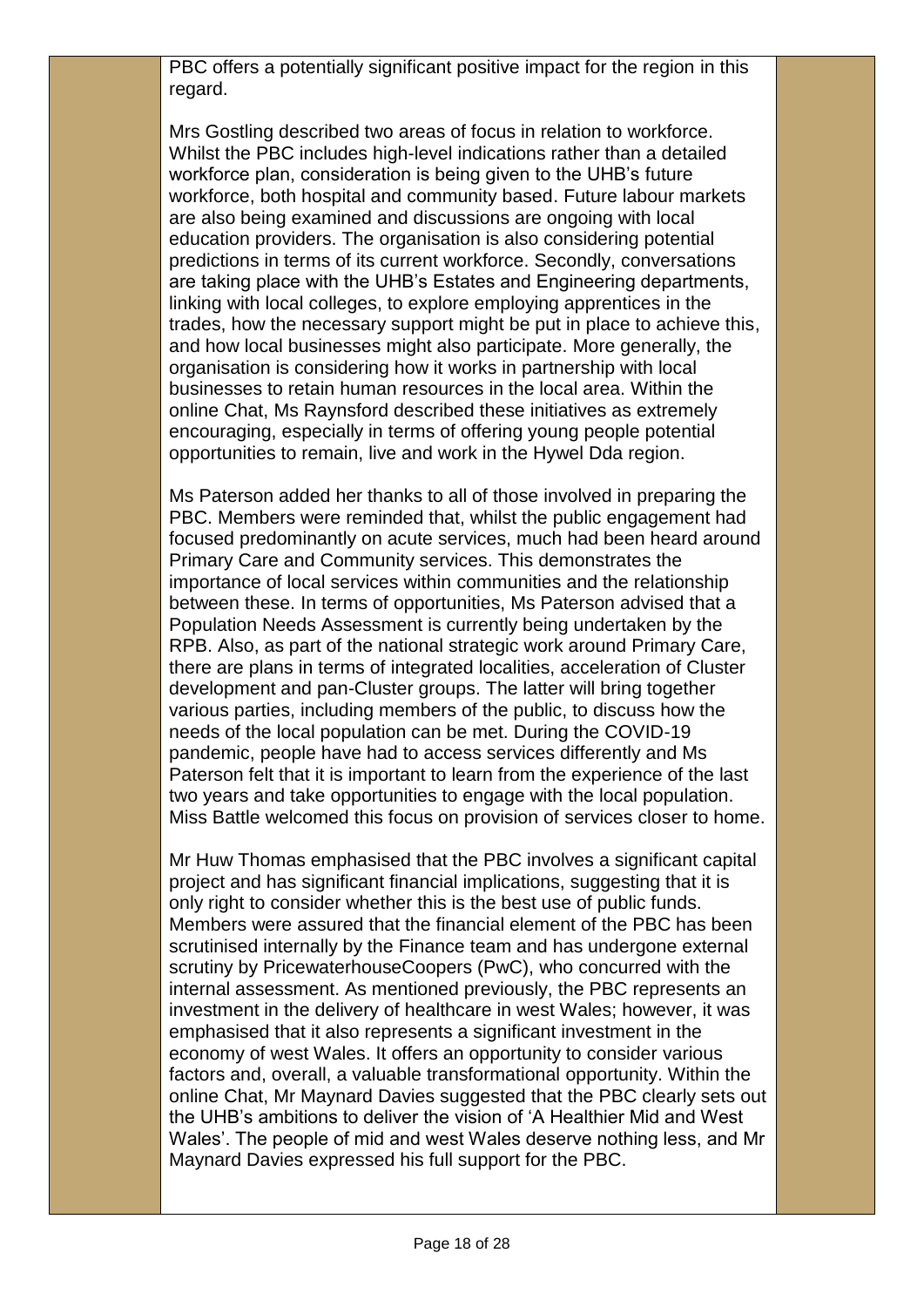| PM(22)16 | OPERATIONAL UPDATE AND PROGRESS REPORT ON THE<br><b>HEALTH BOARD'S ANNUAL RECOVERY PLAN FOR 2020/21</b>                                                                                                                                                                                                                                                                                                                                                                                                                                                                                                                                                                                                                                                                                                                                                                                                                                                                                                                                                                                                                                                                                              |  |
|----------|------------------------------------------------------------------------------------------------------------------------------------------------------------------------------------------------------------------------------------------------------------------------------------------------------------------------------------------------------------------------------------------------------------------------------------------------------------------------------------------------------------------------------------------------------------------------------------------------------------------------------------------------------------------------------------------------------------------------------------------------------------------------------------------------------------------------------------------------------------------------------------------------------------------------------------------------------------------------------------------------------------------------------------------------------------------------------------------------------------------------------------------------------------------------------------------------------|--|
|          | against the priorities set for 2020/21 and the action plan for 2021/22 to<br>address shortfalls in performance.                                                                                                                                                                                                                                                                                                                                                                                                                                                                                                                                                                                                                                                                                                                                                                                                                                                                                                                                                                                                                                                                                      |  |
|          | would not have made the progress it has. Ms John is moving to a new<br>role within HDdUHB and Mrs Hardisty felt that the Board should formally<br>record its thanks to her for her work in relation to organ donation.<br>The Board DISCUSSED and NOTED the Health Board's performance                                                                                                                                                                                                                                                                                                                                                                                                                                                                                                                                                                                                                                                                                                                                                                                                                                                                                                               |  |
|          | Mrs Hardisty stated that she was pleased to Chair the Organ Donation<br>Group and emphasised that Ms John, Specialist Nurse Organ Donation,<br>has been an excellent asset to the UHB, without whom the organisation                                                                                                                                                                                                                                                                                                                                                                                                                                                                                                                                                                                                                                                                                                                                                                                                                                                                                                                                                                                 |  |
|          | relation to planned work in ICU and events resulting from the COVID-19<br>pandemic. HDdUHB has made a valuable contribution to the All Wales<br>work and group, and Mr Carruthers thanked Ms Rea John and her<br>colleagues for their continued efforts.                                                                                                                                                                                                                                                                                                                                                                                                                                                                                                                                                                                                                                                                                                                                                                                                                                                                                                                                             |  |
|          | Mr Carruthers presented the Organ Donation Annual Report 2020/21,<br>suggesting that this is relatively self-explanatory. The report provides an<br>overview of the UHB's performance against the priorities identified last<br>year. There had generally been good progress, with challenges in                                                                                                                                                                                                                                                                                                                                                                                                                                                                                                                                                                                                                                                                                                                                                                                                                                                                                                     |  |
| PM(22)15 | ORGAN DONATION ANNUAL REPORT 2020/21                                                                                                                                                                                                                                                                                                                                                                                                                                                                                                                                                                                                                                                                                                                                                                                                                                                                                                                                                                                                                                                                                                                                                                 |  |
|          | Programme Business Case for submission to Welsh Government.                                                                                                                                                                                                                                                                                                                                                                                                                                                                                                                                                                                                                                                                                                                                                                                                                                                                                                                                                                                                                                                                                                                                          |  |
|          | Mr Williams left the Board meeting.<br>Subject to the minor amendments mentioned, the Board APPROVED<br>the Implementing the Healthier Mid and West Wales Strategy                                                                                                                                                                                                                                                                                                                                                                                                                                                                                                                                                                                                                                                                                                                                                                                                                                                                                                                                                                                                                                   |  |
|          | Gives hope, particularly after the struggles and suffering of the last<br>$\bullet$<br>two years<br>Addresses the issue of estate unfit for purpose<br>$\bullet$<br>Is timely and deserved<br>$\bullet$<br>Is a high-level business case, with the commitment to continue<br>$\bullet$<br>engagement with clinicians, staff and the local population<br>Members were reminded that the request is for approval of the high-<br>level business case. Miss Battle assured Members and the public that<br>plans will be communicated in an accessible manner and that additional<br>information in regards to the local economy/supply chain, local<br>employment opportunities, research innovation and health education<br>would be incorporated into the final submission. Miss Battle concluded<br>by thanking everyone involved in progressing the Strategy and PBC to<br>this point; including the former Chair, Mrs Bernadine Rees, Mr Moore,<br>Mr Lee Davies, Mr Paul Williams and his team, the Executive Team,<br>clinicians and other staff and the public. All were assured that the<br>organisation will do all that is possible to secure the investment mid and<br>west Wales deserves. |  |
|          | Miss Battle summarised by indicating that the PBC:<br>Offers a 'once in a generation' opportunity<br>$\bullet$<br>Is transformational<br>$\bullet$                                                                                                                                                                                                                                                                                                                                                                                                                                                                                                                                                                                                                                                                                                                                                                                                                                                                                                                                                                                                                                                   |  |
|          |                                                                                                                                                                                                                                                                                                                                                                                                                                                                                                                                                                                                                                                                                                                                                                                                                                                                                                                                                                                                                                                                                                                                                                                                      |  |

Introducing the Operational Update and Progress Report on the Health Board's Annual Recovery Plan for 2020/21, Mr Moore stated that the position has changed since this report was prepared two weeks ago.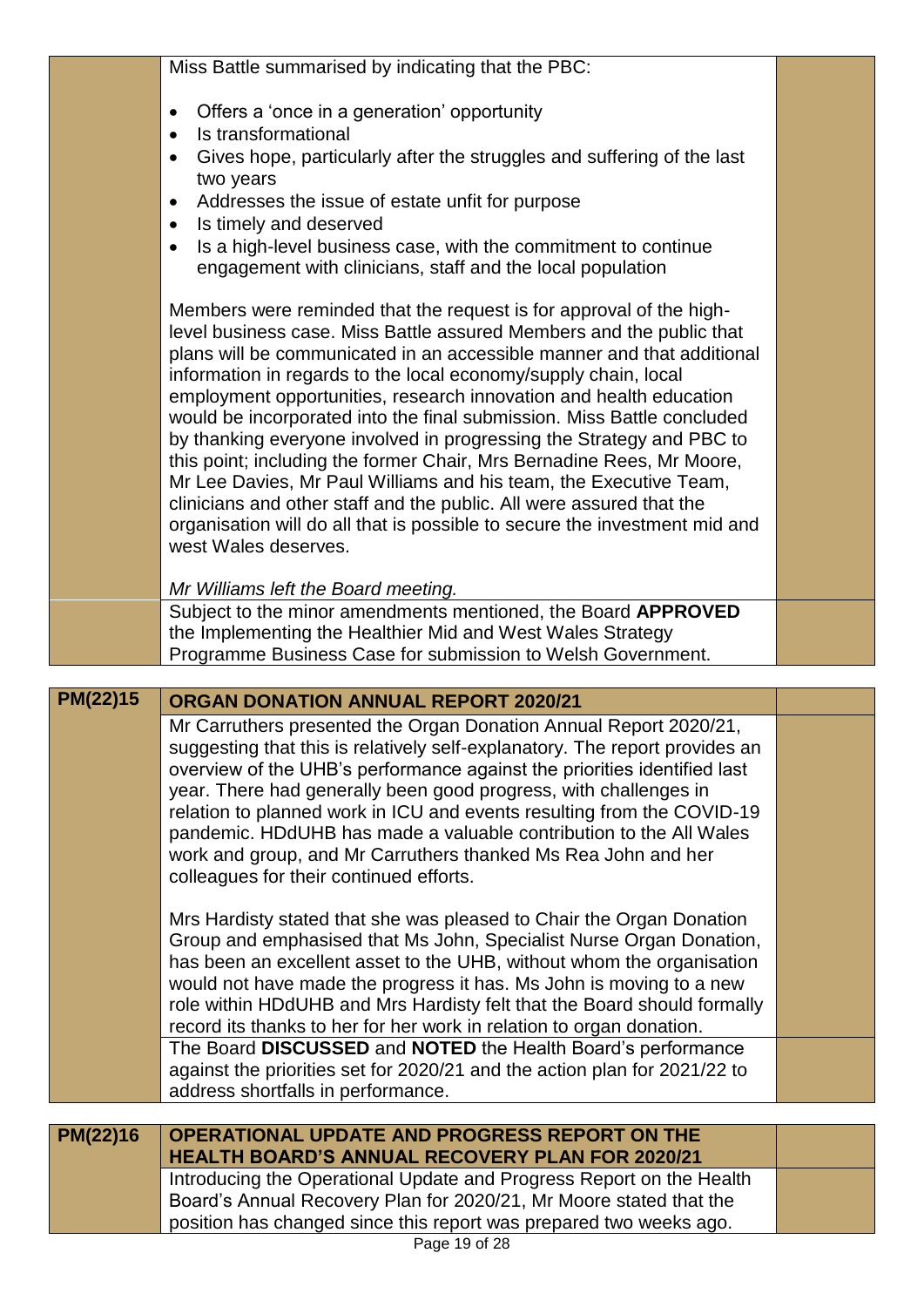The past month has probably been the most dynamic since the advent of COVID-19. Two months ago, the Omicron variant was unknown. The infection rates detailed within the report are alarmingly high, reaching almost 2,000 per 100,000 population, which demonstrates the impact of Omicron. Hospitalisation rates peaked at approximately 150/160, similar levels to those seen in October 2021 and around half of that seen during last winter. Mr Moore suggested that the latter reflects the positive impact of the vaccination programme. In line with modelling, a rapid decline in infection rates has been seen, with the latest figures showing an infection rate of 460 per 100,000 population and a positivity rate of 31%, compared to 47% detailed in the report. The position in HDdUHB now appears to be stabilising and returning to levels seen before Omicron, with hospitalisation rates down to 110/120 and no COVID-19 patients in ICU for the first time since August 2021. Staff sickness rates remain of concern and are currently at 8.9%; whilst higher than a normal winter, this is reduced from peak levels. The Workforce team is collecting data on staff absence rates four times per day. The UHB had been required to make a number of recent decisions based on concerns regarding the impact of Omicron on staffing in particular. It had utilised the existing Welsh Government Choices Framework to stand down certain services and these are detailed within the report. It had always been hoped that these measures would be short-lived and Mr Moore was pleased to advise that this appeared to be the case. Mr Moore concluded his report by drawing Members' attention to the Gold Command Group decisions requiring ratification.

Describing the latest position, Mr Carruthers explained that in response to the forecast pressures and anticipated staff absence rates, certain elective services had been stood down to manage the demand being seen and gaps in staffing elsewhere. During the week commencing 17<sup>th</sup> January 2022, the decision had been made to reinstate all Outpatient clinics, which had run as normal this week. Mr Carruthers apologised to all the patients who had been affected and advised that patients who have had appointments deferred will have these re-booked by 7/8<sup>th</sup> February 2022. The Endoscopy service has been particularly challenged; however, the staffing position has significantly improved and patient appointments have been re-booked. The UHB is in the process of re-establishing the surgical pathway for cancer patients at Bronglais General Hospital, which should be operational by 4<sup>th</sup> February 2022. There is now a focus on reinstating other services, for example reestablishing the Orthopaedic Inpatient Operating capacity at Prince Philip Hospital, by the end of February 2022. This also coincides with capital works at Withybush General Hospital to reinstate surgical activity there by the same timescale. Whilst agreeing that the position of no COVID-19 patients in ICU represented a significant milestone, Mr Carruthers cautioned that the very nature of the virus means that this will not remain the case and that other patients will require intensive care. It should be noted, however, that fewer patients on the Respiratory wards are requiring high-flow oxygen.

Miss Battle added her apologies to all patients who have been affected, and enquired how information regarding the reinstatement of services is being communicated to the public, emphasising the importance of demonstrating recovery. Mr Carruthers agreed that a more targeted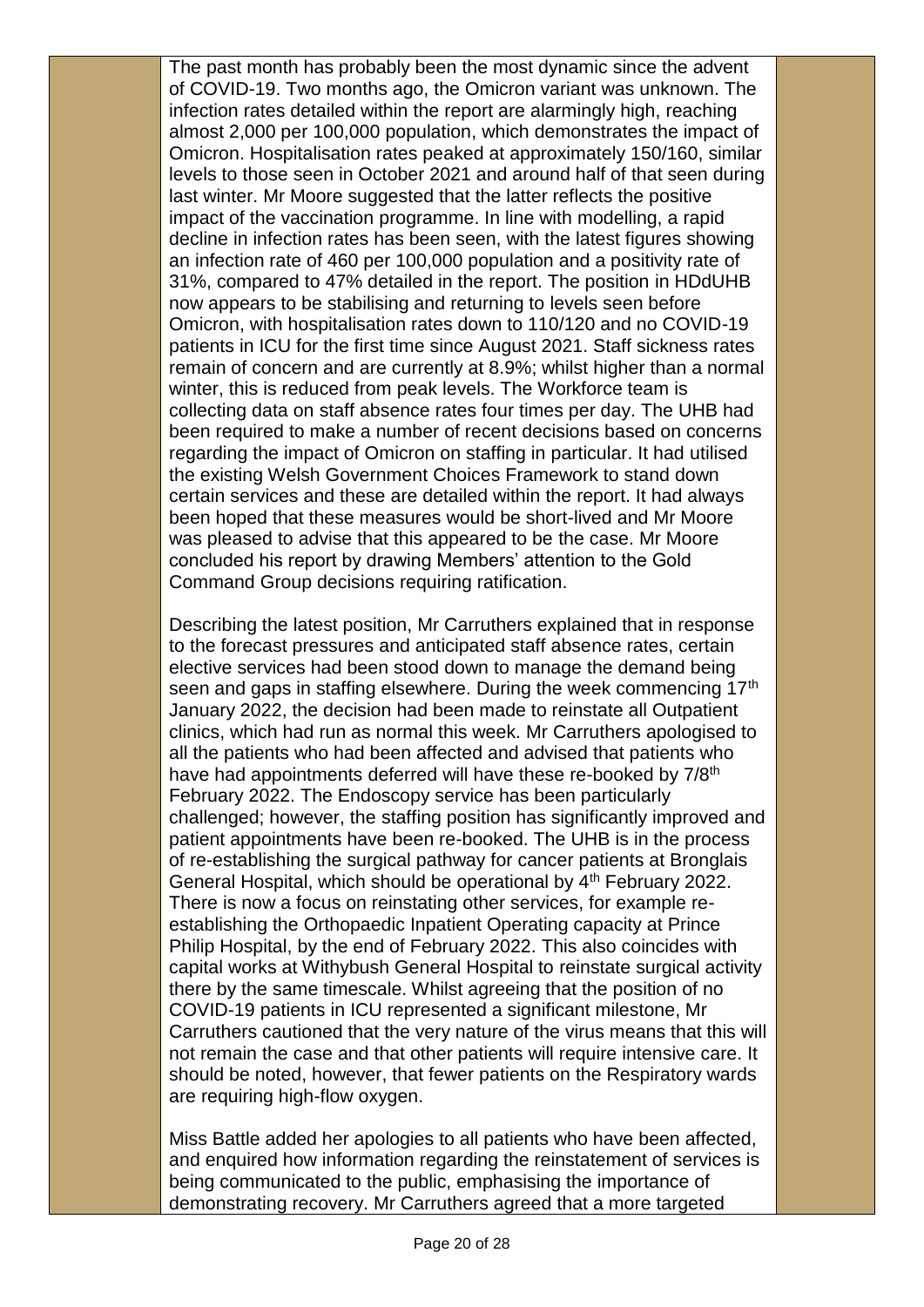|          | approach to communicating this information could be considered. It was<br>noted, however, that there needs to be a 'balance', due to the potential<br>risk of change to the improving position. Mr Moore advised that the UHB<br>has appointed a new Communications Director and that he would be<br>discussing forward plans with her imminently. Within the online Chat,<br>Professor Gammon noted that the waiting times in the Integrated<br>Performance Assurance Report are extremely concerning, and<br>suggested that the public need to be made aware of the UHB's strategy<br>for addressing this issue. To add clarity around COVID-19 infection/<br>prevalence rates, Ms Shakeshaft explained that the figures quoted<br>comprise only positive cases identified by PCR (Polymerase Chain<br>Reaction) test. Members were reminded that there has been a recent<br>change in Welsh Government policy, whereby a PCR test is no longer<br>required following a positive LFD (Lateral Flow Device) test. This has led<br>to a rapid drop in reported cases and thence prevalence rates; local<br>intelligence suggests that figures are likely to be double those reported.<br>Rates are still lower than those prior to Christmas, although there have<br>been a few increases in recent days. Within the online Chat, Ms<br>Raynsford suggested that increases in the community may well be seen<br>in Hywel Dda's tourist areas at half term or subsequently. | <b>AC</b> |
|----------|----------------------------------------------------------------------------------------------------------------------------------------------------------------------------------------------------------------------------------------------------------------------------------------------------------------------------------------------------------------------------------------------------------------------------------------------------------------------------------------------------------------------------------------------------------------------------------------------------------------------------------------------------------------------------------------------------------------------------------------------------------------------------------------------------------------------------------------------------------------------------------------------------------------------------------------------------------------------------------------------------------------------------------------------------------------------------------------------------------------------------------------------------------------------------------------------------------------------------------------------------------------------------------------------------------------------------------------------------------------------------------------------------------------------------------------------------------------------------|-----------|
|          | The Board:<br><b>RATIFIED</b> the Gold Command Group decisions set out within the<br>report;<br><b>NOTED</b> the wider update in relation to our Annual Recovery Plan<br>2021/22 and on-going COVID-19 response.                                                                                                                                                                                                                                                                                                                                                                                                                                                                                                                                                                                                                                                                                                                                                                                                                                                                                                                                                                                                                                                                                                                                                                                                                                                           |           |
| PM(22)17 | THREE YEAR DRAFT PLAN FOR CHILDREN'S SERVICES -                                                                                                                                                                                                                                                                                                                                                                                                                                                                                                                                                                                                                                                                                                                                                                                                                                                                                                                                                                                                                                                                                                                                                                                                                                                                                                                                                                                                                            |           |
|          | <b>PROGRESS REPORT</b>                                                                                                                                                                                                                                                                                                                                                                                                                                                                                                                                                                                                                                                                                                                                                                                                                                                                                                                                                                                                                                                                                                                                                                                                                                                                                                                                                                                                                                                     |           |
|          | Mr Carruthers presented the Three Year Draft Plan for Children's<br>Services – Progress Report, which is intended to provide an update on<br>the work of the Children and Young People (CYP) Working Group. This<br>Group has been operating for in excess of a year and includes strong<br>representation from relevant services across the UHB. There is a<br>commitment and enthusiasm among these to make improvements to<br>CYP services. In response to the associated planning objective (5I) a<br>'Plan on a Page' had been developed, although COVID-19 had<br>impacted somewhat on the Group's ability to progress this at pace. A<br>significant number of individuals were involved in preparations for the<br>anticipated Respiratory Syncytial Virus (RSV) surge and others were<br>redeployed as part of the wider COVID-19 response. Milestones and<br>timescales have, therefore, slipped. It was emphasised that the intention<br>of arriving at an agreed set of priorities which will form part of the IMTP<br>remains; and Members heard that the next meeting to consider these in<br>detail is scheduled for 28 <sup>th</sup> January 2022.                                                                                                                                                                                                                                                                                                         |           |
|          | Mr Carruthers stated that he would not wish the slippage mentioned to<br>suggest that no progress had been made. There has been good<br>engagement across services, with an energy and enthusiasm for change<br>as previously described. The key priorities for the IMTP probably would<br>not have been identified without the CYP Working Group; for example<br>the Attention Deficit Hyperactivity Disorder (ADHD) waiting list issue.<br>The Group has also commissioned a review of Child Psychology<br>services, supported by Swansea University, which is due to report in<br>February 2022. Mr Carruthers indicated that, as the UHB leaves the<br>current Omicron wave, he intends to re-engage with the Clinical Lead in                                                                                                                                                                                                                                                                                                                                                                                                                                                                                                                                                                                                                                                                                                                                         |           |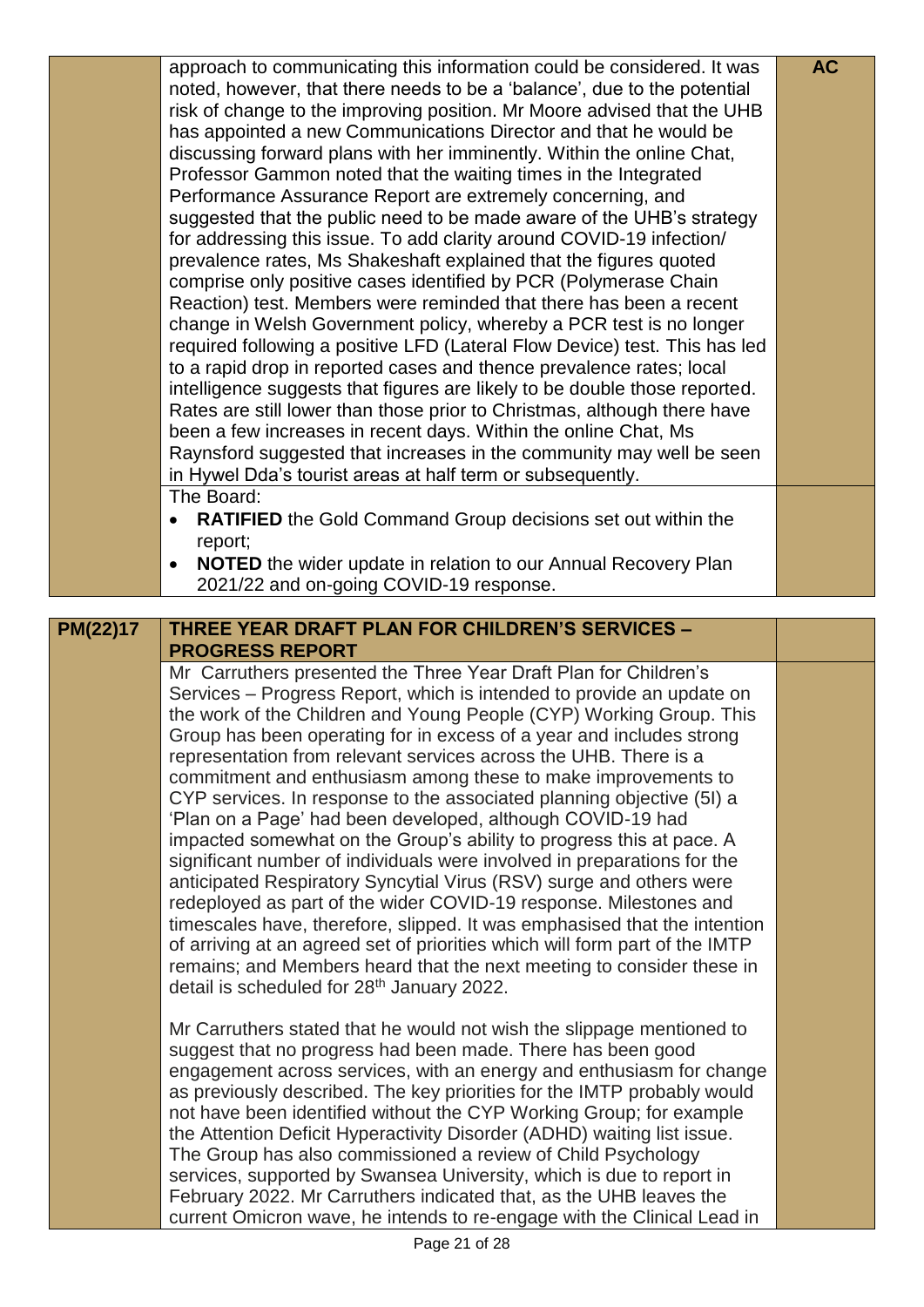Community Paediatrics to discuss undertaking a similar review of Community Paediatric services. Strong links are being developed with other stakeholder groups, including the CYP Voice Group, with a number containing leadership and/or membership from the CYP Working Group. The four key priorities outlined in the report will need to be considered as part of the IMTP and by the Board in terms of the UHB's wider priorities and potential allocation of resources. In summary, Mr Carruthers stated that progress has been made, and was optimistic that it will be possible to present further progress in March 2022 around ambitions for the next three years in terms of service developments.

Ms Raynsford thanked Mr Carruthers for his report, suggesting that her only concern is around pace. Whilst recognising and understanding the reasons for recent slippage, assurances were requested that leadership arrangements are fit for purpose to drive forward the CYP 'agenda'. Ms Raynsford also requested assurance that the actual voice of children and young people will be heard, in addition to that of adults and professionals. In response to the first request, Mr Carruthers emphasised that bringing together all of the relevant services is novel for all of those involved. Informal feedback suggests that this has been welcomed as a positive move. The next stage is to set clear priorities and workstreams, and identify appropriate leads. Mr Carruthers was reluctant to focus too heavily on the organisational structure, which might distract from development of priorities, and hoped that this will emerge organically as work progresses. With regard to Ms Raynsford's second concern, it was suggested that as the perceived list of priorities materialises, these must be 'tested' with children and young people to verify that they are, indeed, the correct priorities.

Mr Moore reported that he and the Service Delivery Manager for Community Paediatrics had attended the Canolfan Plant Sir Gâr Apel Bandi/Carmarthenshire Children's Centre Bandi Appeal AGM on 24<sup>th</sup> January 2022. The significant amount of money raised was welcomed and Mr Moore committed to ensure it is used to provide the best service for the children of Carmarthenshire. Mrs Hardisty reminded Members that she had recently participated in a national virtual event facilitated by the Children's Commissioner, which had included a panel of children and young people. The key messages had been that children and young people want simplicity of access to services. The report presented today demonstrates the complexity of service provision; Mrs Hardisty emphasised that, whilst it may be necessary for this complexity to exist in the background, access must be straightforward for service users. Miss Battle noted that Waiting times for Looked After Children has been raised as a particular challenge by members of the CYP Working Group and requested further clarification. In response, Mr Carruthers assured Members that teams are working with the Safeguarding team to identify all children who fall into this category and are exploring opportunities to expedite any appointments or treatments which may be required. Miss Battle thanked Mr Carruthers and members of the CYP Working Group for their contribution.

## The Board:

 **CONSIDERED** the update on the issues identified to date and **ACKNOWLEDGED** the actions already being implemented;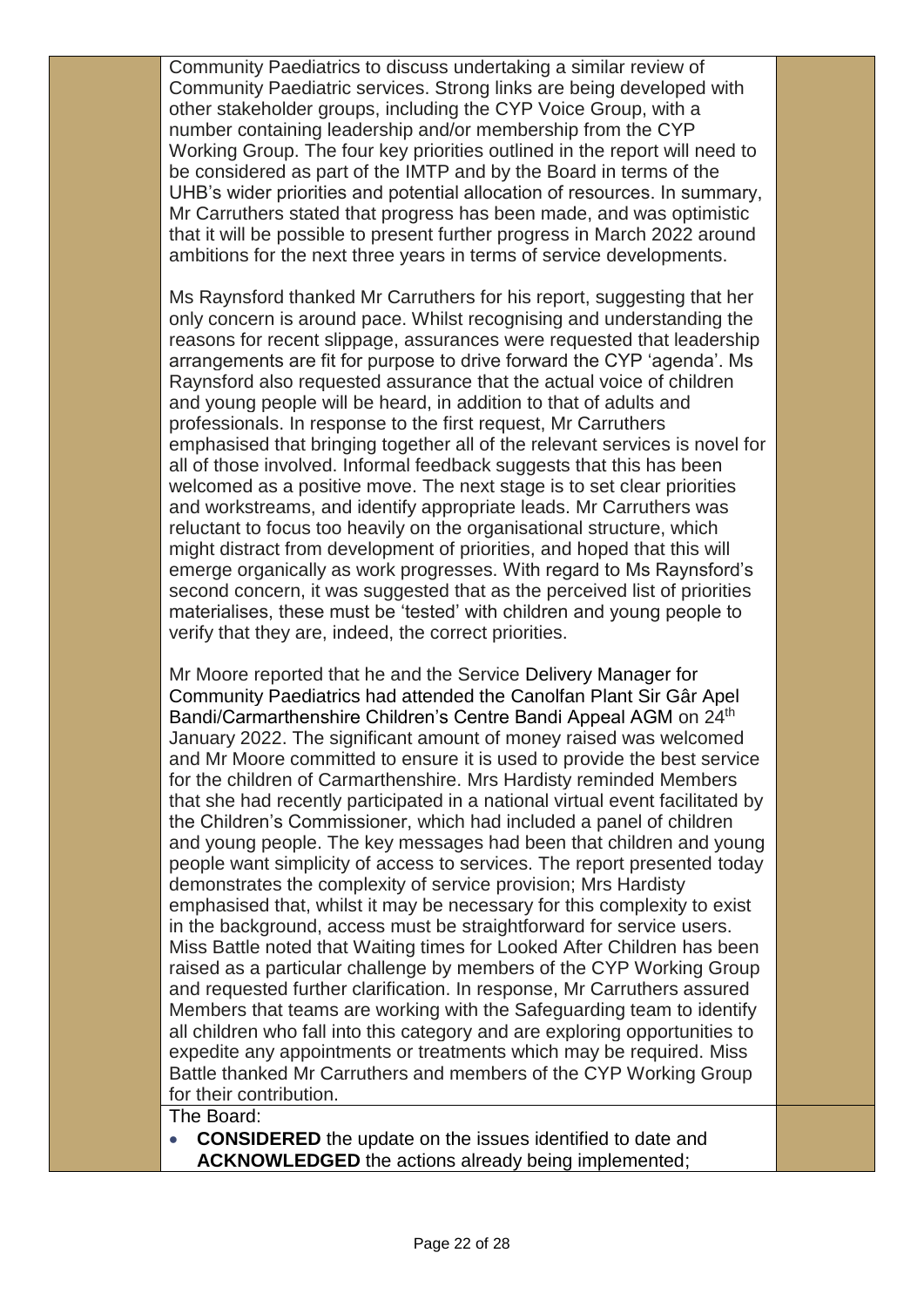**TOOK ASSURANCE** that the Children's and Young People Working Group is working as per the 'Plan on a Page' previously submitted to the Board.

## **PM(22)18 INTEGRATED PERFORMANCE ASSURANCE REPORT – MONTH 9 2021/22**

Mr Huw Thomas presented the Integrated Performance Assurance Report (IPAR) for Month 9 of 2021/22, noting that various aspects of this have already been discussed. The impact of performance issues on people within Hywel Dda was not underestimated or discounted. Members' attention was drawn to the new data on page 2 of the report, which focuses on the following five key challenges/risks:

- Staff shortages
- Timely discharge
- Increase in demand
- Patient acuity
- Space to treat

Within the online Chat, Mr Huw Thomas recognised that there were two metrics, the presentation of which he had previously been requested to change, around neurodevelopment assessments and psychological therapy waits. The Performance team had explored whether these could be changed; however, as they are part of the national delivery framework and in order to maintain consistency with Welsh Government reporting, the core measure will remain. Mr Huw Thomas has requested that the accompanying narrative reflects the presentation style previously requested.

Ms Lewis welcomed the new information on the five performance drivers as a valuable addition to the report. Professor Gammon thanked Mr Huw Thomas for his report and welcomed the recognition and reiteration of the impact on patients. The report is uncomfortable reading, and it is important to remember that behind the figures are individuals in pain, waiting for services. Professor Gammon suggested that the main concerns for these people will be when they are going to be seen and what the Board is doing to expedite matters. All Health Boards and Trusts are facing similar challenges; however, this information should be communicated to patients, with timescales. Mr Moore explained that the UHB is maintaining contact with individual patients via the waiting list support service work, which is being implemented at pace. In terms of the more widespread reinstatement of services, this will align with the financial settlement from Welsh Government and how it is utilised to support recovery plans going forward. Mr Moore will discuss with the Communications Director how best to communicate this information to the general public. Professor Gammon's concerns were both accepted and shared by Mr Moore.

Building on the earlier apology to those impacted by decisions made in response to the latest Omicron variant, Mr Carruthers wished also to extend this apology to those experiencing extended waits for services, and to those accessing urgent and unscheduled care services. The UHB recognises that waits for ambulance handovers and in A&E departments are unprecedented, and is extremely sorry for the resulting experience.

**SM**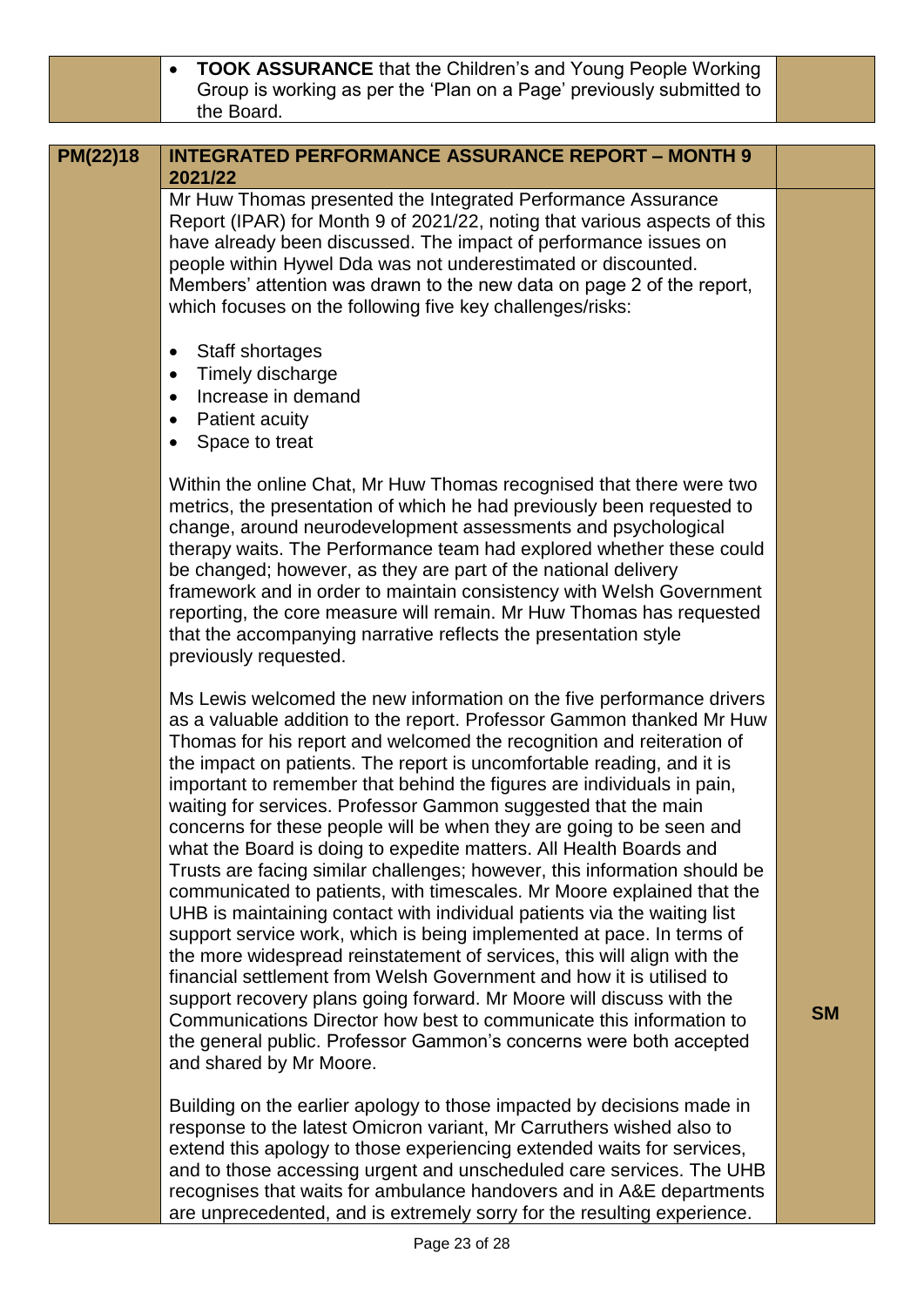| <b>PM(22)19</b> | <b>FINANCIAL REPORT - MONTH 9 2021/22</b>                                                                                                          |  |
|-----------------|----------------------------------------------------------------------------------------------------------------------------------------------------|--|
|                 |                                                                                                                                                    |  |
|                 | experience measures, with no changes required.                                                                                                     |  |
|                 | <b>REVIEWED</b> the proposed interim targets for the new patient                                                                                   |  |
|                 | Month 9 2021/22;                                                                                                                                   |  |
|                 | <b>CONSIDERED and DISCUSSED issues arising from the IPAR -</b>                                                                                     |  |
|                 | The Board:                                                                                                                                         |  |
|                 | recovery and how this is achieved.                                                                                                                 |  |
|                 | make rapid improvements. The IMTP will focus on the organisation's                                                                                 |  |
|                 | appropriate to focus on a few key areas where it may be possible to                                                                                |  |
|                 | care they would want to patients. It was suggested that it may be                                                                                  |  |
|                 | challenges being faced by staff, who are finding it difficult to provide the                                                                       |  |
|                 | hard work of UHB staff in dealing with this situation. Miss Battle and Mr<br>Moore echoed these views, apologising to patients and recognising the |  |
|                 | the online Chat, Professor Gammon applauded the commitment and                                                                                     |  |
|                 | sub-optimal staffing levels, particularly during the past few weeks. Within                                                                        |  |
|                 | who are doing their best in extremely difficult circumstances, and with                                                                            |  |
|                 | patience being shown by the local population. Also, to the UHB's staff,                                                                            |  |
|                 | clinical environments. Mr Carruthers expressed his gratitude for the                                                                               |  |
|                 | that there has been improvement work undertaken in a number of                                                                                     |  |
|                 | hopes that the situation will settle and improve soon. Members heard                                                                               |  |
|                 | The organisation is not where it would want or would hope to be and                                                                                |  |

## Mr Huw Thomas introduced the Financial Report for Month 9 of 2021/22, advising that the organisation remains on course to deliver its forecast deficit of £25m. The significant amount of recovery work, however, poses a potential risk to the financial outturn, as does the annual leave accrual/liability. Members' attention was drawn to Appendices 3 and 4, which relate to the UHB's request and approval of Strategic Cash Assistance. As mentioned previously, the UHB has received information regarding its financial settlement. In any normal year, the amount allocated would be regarded as a 'healthy uplift'; however, factors such as increased utility costs; non-delivery of savings during the past two years; and expenditure incurred as part of the COVID-19 response becoming seen as 'embedded', making extrication challenging, will all impact on the organisation's finances.

Mr Weir thanked Mr Huw Thomas and his team for the report and for their work. Their reports on the financial position and the assurance these offer are both excellent and consistent; and Mr Weir suggested that the forecast deficit of £25m probably does not reflect the efforts being made in the face of the operational challenges being encountered. The request to Welsh Government for Strategic Cash Assistance was supported by the SRC and is appropriate, as are the proposed changes to the Financial Scheme of Delegation, which were considered and approved by ARAC. In terms of the UHB's ability to make recurrent savings, Mr Weir suggested that it will be vital to consider potential areas of focus and actions required. Mr Huw Thomas agreed that this will present a significant challenge, that choices will need to be made and that the organisation will need to pursue any available savings opportunities. Members were assured that this issue is being discussed by the Executive Team. Consideration will also need to be given to the increase in Social Care funding and whether this will impact positively on performance in, for example, delayed discharge. Ms Paterson highlighted two presentational issues: the Savings section on page 2 of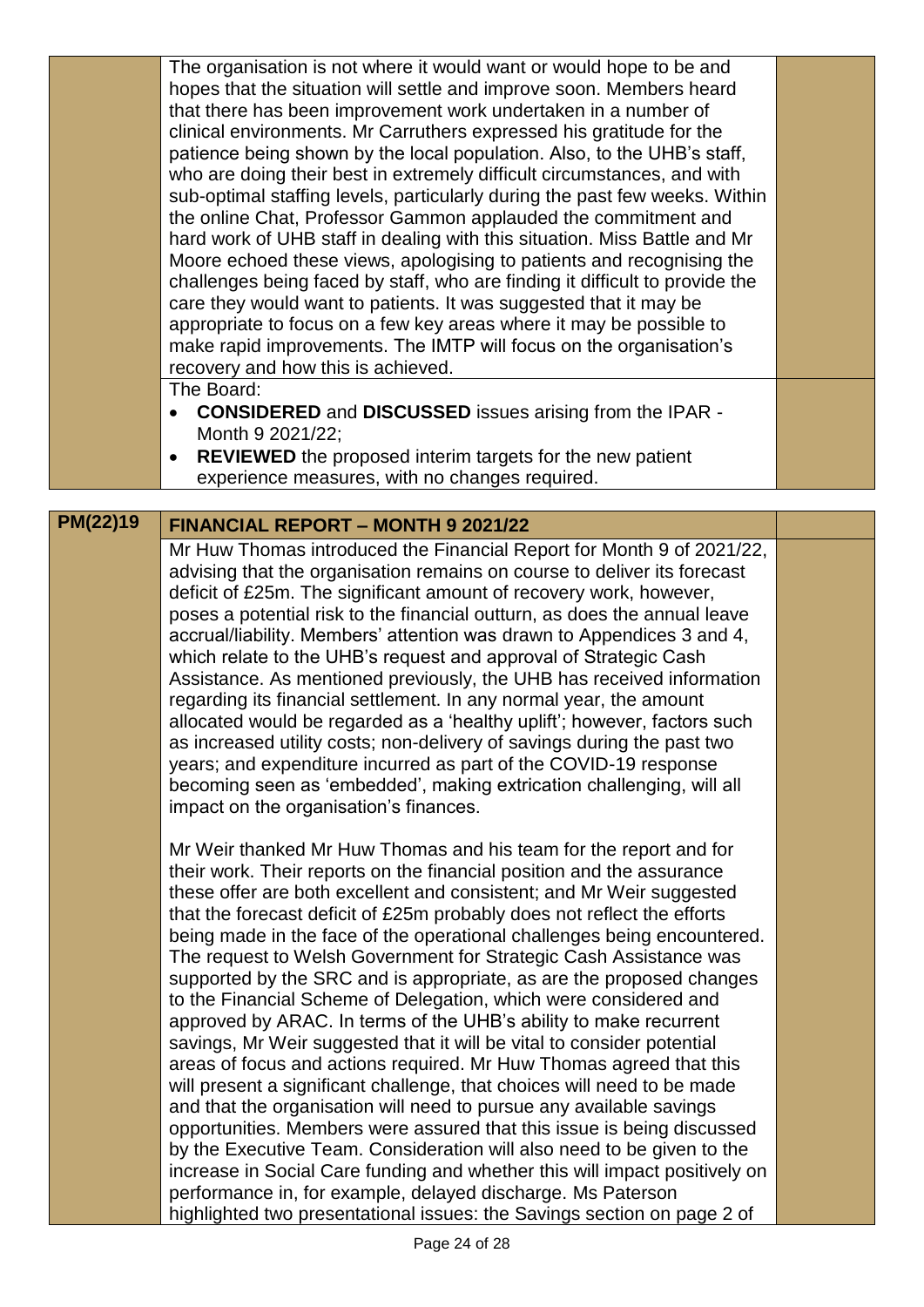|                 | the report mentions a 'lack of access to Primary Care manifesting in<br>A&E attendances', with Members reminded that Primary Care has been<br>available throughout the pandemic. The Revenue Summary on page 6<br>includes the statement 'Costs associated with the COVID-19 Mass<br>vaccination programme offset by slippage in Dental contract<br>performance', with Ms Paterson reminding Members that the UHB has<br>had to pay Dental contractors at 90% of their contract value, regardless<br>of the fact that they have only achieved 40% of their contract<br>performance. The remaining 10% has been invested in urgent dental<br>access. Ms Paterson would seek clarity around these two issues outside<br>the meeting.                                                                                                                                                                                                                                                                                                                                                                                                                                                                                                                                                                                                                                                                                                                                                                                                                                                                                                                                                                                                                    | <b>JP</b> |
|-----------------|-------------------------------------------------------------------------------------------------------------------------------------------------------------------------------------------------------------------------------------------------------------------------------------------------------------------------------------------------------------------------------------------------------------------------------------------------------------------------------------------------------------------------------------------------------------------------------------------------------------------------------------------------------------------------------------------------------------------------------------------------------------------------------------------------------------------------------------------------------------------------------------------------------------------------------------------------------------------------------------------------------------------------------------------------------------------------------------------------------------------------------------------------------------------------------------------------------------------------------------------------------------------------------------------------------------------------------------------------------------------------------------------------------------------------------------------------------------------------------------------------------------------------------------------------------------------------------------------------------------------------------------------------------------------------------------------------------------------------------------------------------|-----------|
|                 | The Board:                                                                                                                                                                                                                                                                                                                                                                                                                                                                                                                                                                                                                                                                                                                                                                                                                                                                                                                                                                                                                                                                                                                                                                                                                                                                                                                                                                                                                                                                                                                                                                                                                                                                                                                                            |           |
|                 | <b>DISCUSSED</b> and <b>NOTED</b> the financial position for Month 9;<br>$\bullet$<br><b>RATIFIED</b> the changes to the scheme of delegation approved by the<br>$\bullet$<br>Audit & Risk Assurance Committee on 14th December 2021;<br><b>RATIFIED</b> the Strategic Cash Request approved by the Sustainable<br>Resources Committee on 21 <sup>st</sup> December 2021.                                                                                                                                                                                                                                                                                                                                                                                                                                                                                                                                                                                                                                                                                                                                                                                                                                                                                                                                                                                                                                                                                                                                                                                                                                                                                                                                                                             |           |
|                 |                                                                                                                                                                                                                                                                                                                                                                                                                                                                                                                                                                                                                                                                                                                                                                                                                                                                                                                                                                                                                                                                                                                                                                                                                                                                                                                                                                                                                                                                                                                                                                                                                                                                                                                                                       |           |
| <b>PM(22)20</b> | USE OF CONSULTANCIES TO SUPPORT THE HEALTH BOARD                                                                                                                                                                                                                                                                                                                                                                                                                                                                                                                                                                                                                                                                                                                                                                                                                                                                                                                                                                                                                                                                                                                                                                                                                                                                                                                                                                                                                                                                                                                                                                                                                                                                                                      |           |
|                 | Introducing the Use of Consultancies to Support the Health Board<br>report, Mr Huw Thomas advised that this brings together a number of<br>proposals to seek external support, to drive forward at pace certain of<br>the organisation's objectives. It is a new departure for the Board to<br>receive these proposals for approval, which rectifies an issue identified<br>by Internal Audit. Mr Huw Thomas outlined the consultancy proposals<br>included in the report, highlighting that - whilst the second and third are<br>significant sums - these are financed via Welsh Government Digital<br>funding.                                                                                                                                                                                                                                                                                                                                                                                                                                                                                                                                                                                                                                                                                                                                                                                                                                                                                                                                                                                                                                                                                                                                      |           |
|                 | Referencing Appendix 4, Mrs Hardisty noted that there is no reference to<br>links with Local Authority partners or work at an All Wales level around<br>Continuing Health Care. Also, to confirm that this includes all MHLD<br>placement charges. Whilst recognising the issue involved, Mrs Hardisty<br>requested clarification regarding why this was being approached by the<br>UHB in isolation. Mr Huw Thomas explained that this had originally been<br>envisaged as a joint venture with Local Authorities. Ceredigion County<br>Council has joined with the UHB in the review, and the other two Local<br>Authorities are considering whether they will join. Ms Paterson advised<br>that this is very much within the national strategy framework. The issue<br>of continuing care and fee modelling has been within the local plan for<br>some time. For various reasons, each Local Authority has an individual<br>model, and there have been ongoing discussions around the need for a<br>consistent framework. Proposals have been presented to the IEG; whilst<br>Pembrokeshire and Carmarthenshire County Councils regard their own<br>models as sufficiently robust, they remain engaged and are considering<br>the single framework option. Cllr. John requested assurance that the<br>proposal outlined in Appendix 2 is in partnership with Primary Care,<br>Social Care and would align with other digital platforms already in<br>existence, such as Delta Wellbeing. Mr Huw Thomas confirmed that this<br>proposal represents a joint approach, and that Delta is involved.<br>Recognising that Primary Care is made up of independent contractors,<br>there are potential opportunities to include input from this sector. Mr |           |
|                 | Huw Thomas envisaged that the project will be both incremental and<br>developmental over the period involved. It was noted that Cllr. John                                                                                                                                                                                                                                                                                                                                                                                                                                                                                                                                                                                                                                                                                                                                                                                                                                                                                                                                                                                                                                                                                                                                                                                                                                                                                                                                                                                                                                                                                                                                                                                                            |           |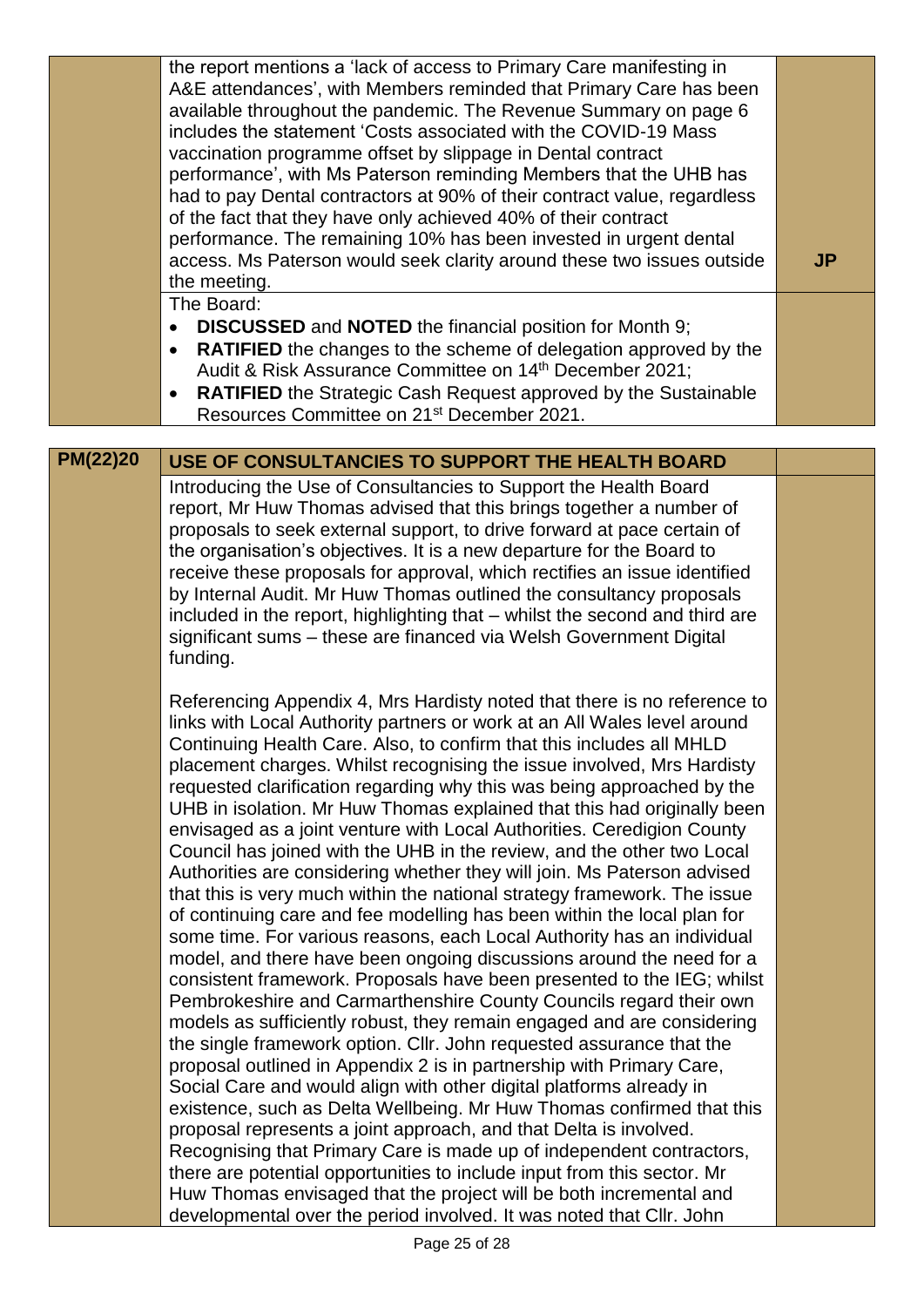|                 | would need to declare an interest in this project, due to his role in<br>Carmarthenshire County Council, which owns Delta Wellbeing.<br>In terms of governance processes, Mrs Wilson suggested that future<br>individual consultancy proposals be scrutinised within the committee                                                                                                                                                                                                                                                                                                                                                                                    |           |
|-----------------|-----------------------------------------------------------------------------------------------------------------------------------------------------------------------------------------------------------------------------------------------------------------------------------------------------------------------------------------------------------------------------------------------------------------------------------------------------------------------------------------------------------------------------------------------------------------------------------------------------------------------------------------------------------------------|-----------|
|                 | structure; likely Sustainable Use of Resources with assurance on the<br>process through ARAC, with onwards ratification by Board in public.<br>This approach was agreed.                                                                                                                                                                                                                                                                                                                                                                                                                                                                                              |           |
|                 | The Board APPROVED the proposals in the report.                                                                                                                                                                                                                                                                                                                                                                                                                                                                                                                                                                                                                       |           |
| PM(22)21        |                                                                                                                                                                                                                                                                                                                                                                                                                                                                                                                                                                                                                                                                       |           |
|                 | <b>STRATEGIC ENABLING GROUP UPDATE</b>                                                                                                                                                                                                                                                                                                                                                                                                                                                                                                                                                                                                                                |           |
|                 | Mr Huw Thomas presented an update on the activities of the Strategic<br>Enabling Group (SEG) and was pleased to present, as part of this,<br>information around the Digital Inclusion Programme. There is a need to<br>support those who are most vulnerable and least able to utilise digital<br>platforms. Mr Moore reported that he and Miss Battle had recently met<br>with Age Cymru Dyfed and had heard about the actions of this<br>organisation around digital inclusion. It was suggested that links be<br>established to facilitate information sharing. Within the online Chat, Mr<br>Huw Thomas agreed that there are a number of partners with which the | <b>HT</b> |
|                 | UHB will need to work, and that the Third Sector will be fundamental.<br>The Board:                                                                                                                                                                                                                                                                                                                                                                                                                                                                                                                                                                                   |           |
|                 |                                                                                                                                                                                                                                                                                                                                                                                                                                                                                                                                                                                                                                                                       |           |
|                 | <b>NOTED</b> the SEG report for information;<br>$\bullet$<br><b>SUPPORTED</b> the development of a Digital Inclusion Programme as<br>$\bullet$                                                                                                                                                                                                                                                                                                                                                                                                                                                                                                                        |           |
|                 | outlined within the report;                                                                                                                                                                                                                                                                                                                                                                                                                                                                                                                                                                                                                                           |           |
|                 | NOTED the Charter requirements detailed within the report, which<br>$\bullet$                                                                                                                                                                                                                                                                                                                                                                                                                                                                                                                                                                                         |           |
|                 | will form part of a wider workplan for introduction into the Health                                                                                                                                                                                                                                                                                                                                                                                                                                                                                                                                                                                                   |           |
|                 | Board;                                                                                                                                                                                                                                                                                                                                                                                                                                                                                                                                                                                                                                                                |           |
|                 | <b>SUPPORTED</b> sign up to the Digital Inclusion Charter, once<br>$\bullet$                                                                                                                                                                                                                                                                                                                                                                                                                                                                                                                                                                                          |           |
|                 | reviewed.                                                                                                                                                                                                                                                                                                                                                                                                                                                                                                                                                                                                                                                             |           |
| <b>PM(22)22</b> | REPORT OF THE STRATEGIC DEVELOPMENT & OPERATIONAL                                                                                                                                                                                                                                                                                                                                                                                                                                                                                                                                                                                                                     |           |
|                 | <b>DELIVERY COMMITTEE</b>                                                                                                                                                                                                                                                                                                                                                                                                                                                                                                                                                                                                                                             |           |
|                 | Mr Maynard Davies, SDODC Chair, presented the SDODC update                                                                                                                                                                                                                                                                                                                                                                                                                                                                                                                                                                                                            |           |
|                 | report, stating that he had nothing further to add to its contents.                                                                                                                                                                                                                                                                                                                                                                                                                                                                                                                                                                                                   |           |
|                 |                                                                                                                                                                                                                                                                                                                                                                                                                                                                                                                                                                                                                                                                       |           |
|                 | Miss Battle requested an update on plans with regard to the Bridging<br>Service beyond March 2022. In response, Ms Paterson advised that a<br>review is underway, which will report to the IEG on 14th February 2022.                                                                                                                                                                                                                                                                                                                                                                                                                                                 |           |
|                 | Consideration is being given to a home-based model of care, with                                                                                                                                                                                                                                                                                                                                                                                                                                                                                                                                                                                                      |           |
|                 | discussions bringing together all of the current activities being                                                                                                                                                                                                                                                                                                                                                                                                                                                                                                                                                                                                     |           |
|                 | undertaken. The Bridging Service will also be considered as part of the<br>planned workshop on Social Care.                                                                                                                                                                                                                                                                                                                                                                                                                                                                                                                                                           |           |
|                 | The Board NOTED the SDODC update report and ACKNOWLEDGED                                                                                                                                                                                                                                                                                                                                                                                                                                                                                                                                                                                                              |           |
|                 | the key risks, issues and matters of concern, together with actions being                                                                                                                                                                                                                                                                                                                                                                                                                                                                                                                                                                                             |           |
|                 | taken to address these.                                                                                                                                                                                                                                                                                                                                                                                                                                                                                                                                                                                                                                               |           |
|                 |                                                                                                                                                                                                                                                                                                                                                                                                                                                                                                                                                                                                                                                                       |           |
| PM(22)23        | <b>REPORT OF THE PEOPLE, ORGANISATIONAL DEVELOPMENT &amp;</b><br><b>CULTURE COMMITTEE</b>                                                                                                                                                                                                                                                                                                                                                                                                                                                                                                                                                                             |           |
|                 | Professor Gammon, PODCC Chair, presented the PODCC update                                                                                                                                                                                                                                                                                                                                                                                                                                                                                                                                                                                                             |           |
|                 | report, highlighting that there are no matters for Board consideration and<br>one risk/issue of concern, which is being addressed.                                                                                                                                                                                                                                                                                                                                                                                                                                                                                                                                    |           |
|                 |                                                                                                                                                                                                                                                                                                                                                                                                                                                                                                                                                                                                                                                                       |           |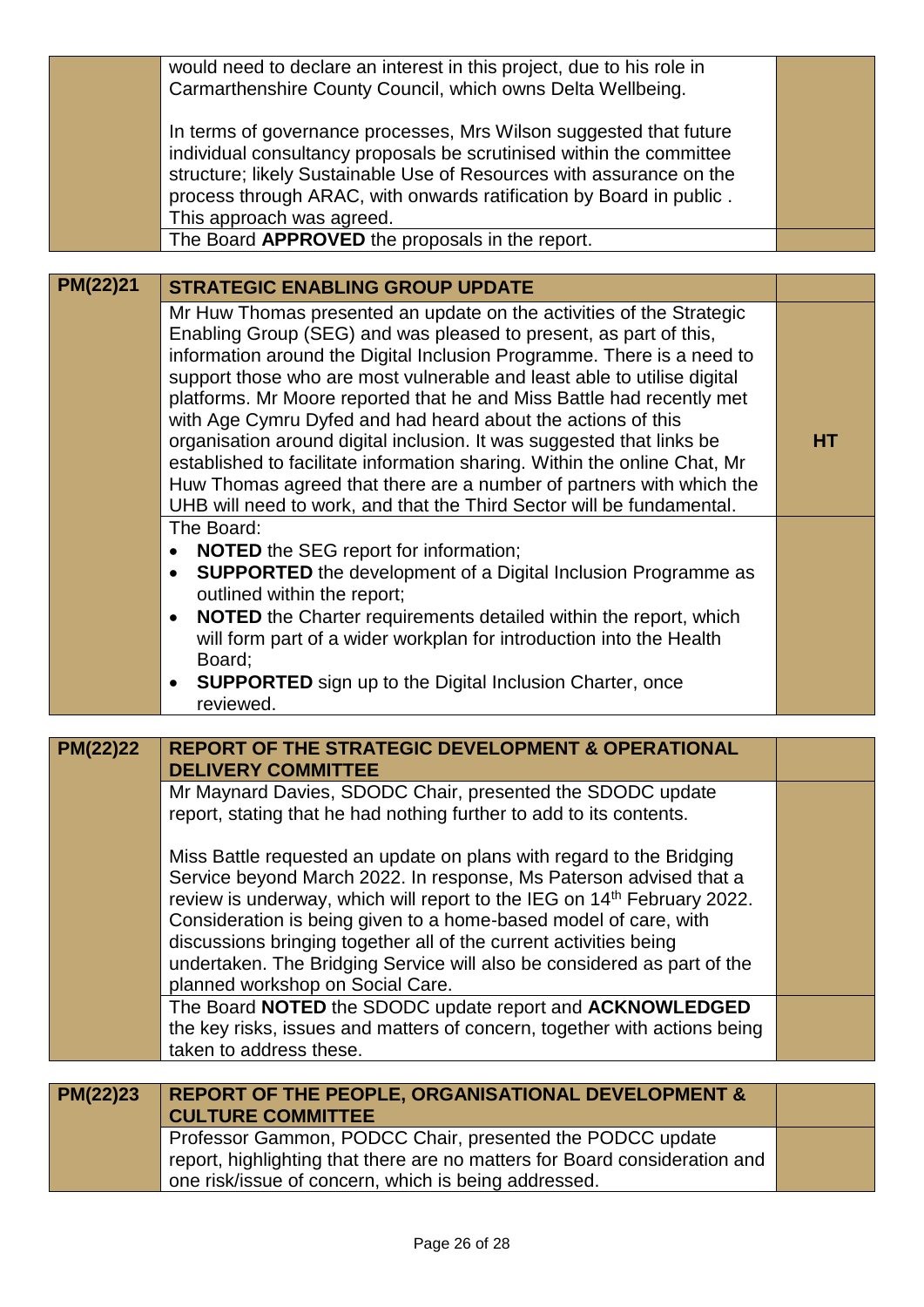|                 | The Board NOTED the PODCC update report and ACKNOWLEDGED                                                                                         |  |
|-----------------|--------------------------------------------------------------------------------------------------------------------------------------------------|--|
|                 | the key risks, issues and matters of concern, together with actions being                                                                        |  |
|                 | taken to address these.                                                                                                                          |  |
|                 |                                                                                                                                                  |  |
| <b>PM(22)24</b> | <b>REPORT OF THE HEALTH &amp; SAFETY COMMITTEE</b>                                                                                               |  |
|                 | Mrs Hardisty, Health & Safety Committee (HSC) Chair, presented the                                                                               |  |
|                 | HSC update report, drawing Members' attention to the two risks, which                                                                            |  |
|                 | HSC continues to explore and monitor. Due to the leadership of Mrs                                                                               |  |
|                 | Rayani, the Health & Safety team is now able to engage more                                                                                      |  |
|                 | proactively and address risks before they become serious issues or the                                                                           |  |
|                 | subject of enforcement notices.                                                                                                                  |  |
|                 | The Board NOTED the HSC update report and ACKNOWLEDGED the                                                                                       |  |
|                 | key risks, issues and matters of concern, together with actions being<br>taken to address these.                                                 |  |
|                 |                                                                                                                                                  |  |
| PM(22)25        | <b>REPORT OF THE SUSTAINABLE RESOURCES COMMITTEE</b>                                                                                             |  |
|                 |                                                                                                                                                  |  |
|                 | Mr Weir, SRC Chair, presented the SRC update report, noting that this<br>demonstrates the Committee's emphasis on savings and the financial      |  |
|                 | settlement from Welsh Government. Members heard that an additional                                                                               |  |
|                 | session involving SRC members had taken place to consider various                                                                                |  |
|                 | topics. Mr Weir concluded by stating that the report reflects the                                                                                |  |
|                 | professionalism of Mr Huw Thomas and the Finance team.                                                                                           |  |
|                 | The Board NOTED the SRC update report, and ACKNOWLEDGED the                                                                                      |  |
|                 | key risks, issues and matters of concern, together with actions being                                                                            |  |
|                 | taken to address these, noting that the request for Strategic Cash                                                                               |  |
|                 | Support had been ratified during consideration of the Financial Report.                                                                          |  |
|                 |                                                                                                                                                  |  |
|                 |                                                                                                                                                  |  |
| PM(22)26        | <b>COMMITTEE UPDATE REPORTS: BOARD LEVEL COMMITTEES</b>                                                                                          |  |
|                 | Mrs Wilson presented the Board Level Committees Update Report,                                                                                   |  |
|                 | drawing Members' attention to the need for a Corporate Trustee session                                                                           |  |
|                 | to approve the three Charitable Funds Committee requests.                                                                                        |  |
|                 | The Board <b>ENDORSED</b> the updates, recognising any matters requiring                                                                         |  |
|                 | Board level consideration or approval and the key risks and issues/<br>matters of concern identified, in respect of work undertaken on behalf of |  |
|                 | the Board at recent Committee meetings, noting that a Corporate                                                                                  |  |
|                 | Trustee session will be held directly after the Public Board meeting to                                                                          |  |
|                 | consider the approved Hywel Dda Health Charities Final Annual Report                                                                             |  |
|                 | and Accounts 2020/2021 and charitable funds expenditure.                                                                                         |  |
|                 |                                                                                                                                                  |  |
| PM(22)27        | <b>COMMITTEE UPDATE REPORTS: IN-COMMITTEE BOARD</b>                                                                                              |  |
|                 | The Board RECEIVED the update report of the In-Committee Board                                                                                   |  |
|                 | meeting.                                                                                                                                         |  |
|                 |                                                                                                                                                  |  |
| PM(22)28        | <b>COMMITTEE UPDATE REPORTS: HDdUHB ADVISORY GROUPS</b>                                                                                          |  |
|                 | The Board RECEIVED the update report in respect of recent Advisory                                                                               |  |
|                 | Group meetings.                                                                                                                                  |  |
|                 |                                                                                                                                                  |  |
| PM(22)29        | <b>HDdUHB JOINT COMMITTEES &amp; COLLABORATIVES</b>                                                                                              |  |
|                 | The Board RECEIVED the minutes and updates in respect of recent                                                                                  |  |
|                 | Welsh Health Specialised Services Committee (WHSSC), Emergency                                                                                   |  |
|                 | Ambulance Services Committee (EASC), NHS Wales Shared Services<br>Partnership (NWSSP) Committee, Mid Wales Joint Committee for                   |  |